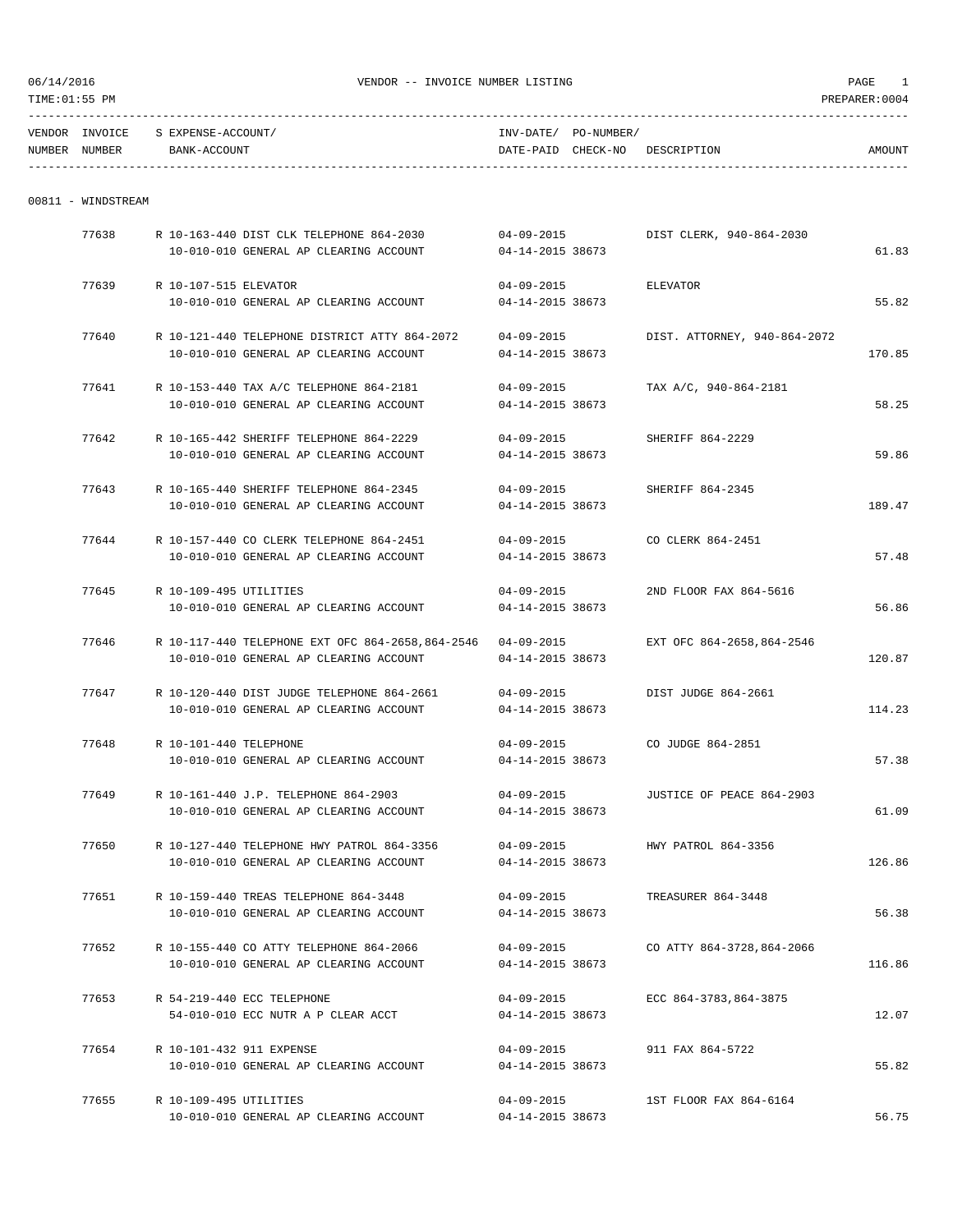| PREPARER: 0004 |                                 |                                      |                                                                                   |                                    |                                 | TIME:01:55 PM |
|----------------|---------------------------------|--------------------------------------|-----------------------------------------------------------------------------------|------------------------------------|---------------------------------|---------------|
| AMOUNT         | DATE-PAID CHECK-NO DESCRIPTION  | INV-DATE/ PO-NUMBER/                 |                                                                                   | S EXPENSE-ACCOUNT/<br>BANK-ACCOUNT | VENDOR INVOICE<br>NUMBER NUMBER |               |
|                |                                 |                                      |                                                                                   |                                    |                                 |               |
|                | LIBRARY 864-2747                |                                      |                                                                                   |                                    | 77656                           |               |
| 55.86          |                                 | 04-14-2015 38673                     | 10-010-010 GENERAL AP CLEARING ACCOUNT                                            |                                    |                                 |               |
|                | COMMISSIONERS 864-2851          | $04 - 09 - 2015$                     |                                                                                   | 77657 R 10-101-440 TELEPHONE       |                                 |               |
| 55.82          |                                 | 04-14-2015 38673                     | 10-010-010 GENERAL AP CLEARING ACCOUNT                                            |                                    |                                 |               |
|                |                                 |                                      |                                                                                   |                                    |                                 |               |
| 264.95         | INTERNET                        | $04 - 09 - 2015$<br>04-14-2015 38673 | R 10-107-652 COMPUTER EXPENSE<br>10-010-010 GENERAL AP CLEARING ACCOUNT           |                                    | 77658                           |               |
|                |                                 |                                      |                                                                                   |                                    |                                 |               |
|                | FEES                            | $04 - 09 - 2015$                     |                                                                                   | R 10-109-495 UTILITIES             | 77659                           |               |
| 3.11           |                                 | 04-14-2015 38673                     | 10-010-010 GENERAL AP CLEARING ACCOUNT                                            |                                    |                                 |               |
|                | 940-864-8910, PROBATION DEPT.   | 04-09-2015                           | R 10-107-440 PROBATION PHONE                                                      |                                    | 77660                           |               |
| 467.43         |                                 | 04-14-2015 38674                     | 10-010-010 GENERAL AP CLEARING ACCOUNT                                            |                                    |                                 |               |
|                |                                 |                                      |                                                                                   |                                    |                                 |               |
| 467.69         | 940-864-8910, PROBATION DEPT    | $05 - 08 - 2015$<br>05-12-2015 38801 | 10-010-010 GENERAL AP CLEARING ACCOUNT                                            | 77984 R 10-107-440 PROBATION PHONE |                                 |               |
|                |                                 |                                      |                                                                                   |                                    |                                 |               |
|                | 940-864-2030, DIST CLERK        | $05 - 08 - 2015$                     | R 10-163-440 DIST CLK TELEPHONE 864-2030                                          |                                    | 77985                           |               |
| 56.45          |                                 | 05-12-2015 38801                     | 10-010-010 GENERAL AP CLEARING ACCOUNT                                            |                                    |                                 |               |
|                | ELEVATOR                        | $05 - 08 - 2015$                     |                                                                                   | R 10-107-515 ELEVATOR              | 77986                           |               |
| 55.83          |                                 | 05-12-2015 38801                     | 10-010-010 GENERAL AP CLEARING ACCOUNT                                            |                                    |                                 |               |
|                |                                 |                                      |                                                                                   |                                    |                                 |               |
|                | 940-864-2072, DIST ATTORNEY     | 05-08-2015                           | R 10-121-440 TELEPHONE DISTRICT ATTY 864-2072                                     |                                    | 77987                           |               |
| 177.25         |                                 | 05-12-2015 38801                     | 10-010-010 GENERAL AP CLEARING ACCOUNT                                            |                                    |                                 |               |
|                | 940-864-2181,TAX A/C            | $05 - 08 - 2015$                     | R 10-153-440 TAX A/C TELEPHONE 864-2181                                           |                                    | 77988                           |               |
| 58.01          |                                 | 05-12-2015 38801                     | 10-010-010 GENERAL AP CLEARING ACCOUNT                                            |                                    |                                 |               |
|                |                                 |                                      |                                                                                   |                                    |                                 |               |
| 189.49         | 940-864-2229, SHERIFF'S OFC     | $05 - 08 - 2015$<br>05-12-2015 38801 | R 10-165-442 SHERIFF TELEPHONE 864-2229<br>10-010-010 GENERAL AP CLEARING ACCOUNT |                                    | 77989                           |               |
|                |                                 |                                      |                                                                                   |                                    |                                 |               |
|                | 940-864-2345. SHERIFF'S OFC     | $05 - 08 - 2015$                     | R 10-165-440 SHERIFF TELEPHONE 864-2345                                           |                                    | 77990                           |               |
| 64.59          |                                 | 05-12-2015 38801                     | 10-010-010 GENERAL AP CLEARING ACCOUNT                                            |                                    |                                 |               |
|                | 940-864-2451, CO CLERK          | 05-08-2015                           | R 10-157-440 CO CLERK TELEPHONE 864-2451                                          |                                    | 77991                           |               |
| 58.87          |                                 | 05-12-2015 38801                     | 10-010-010 GENERAL AP CLEARING ACCOUNT                                            |                                    |                                 |               |
|                |                                 |                                      |                                                                                   |                                    |                                 |               |
| 61.21          | 2ND FLR FAX                     | $05 - 08 - 2015$<br>05-12-2015 38801 | 10-010-010 GENERAL AP CLEARING ACCOUNT                                            | R 10-109-495 UTILITIES             | 77992                           |               |
|                |                                 |                                      |                                                                                   |                                    |                                 |               |
|                | 940-864-2658&2546.EXTENSION OFC | 05-08-2015                           | R 10-117-440 TELEPHONE EXT OFC 864-2658,864-2546                                  |                                    | 77993                           |               |
| 127.20         |                                 | 05-12-2015 38801                     | 10-010-010 GENERAL AP CLEARING ACCOUNT                                            |                                    |                                 |               |
|                | 940-864-2661, DIST JUDGE        | 05-08-2015                           | R 10-120-440 DIST JUDGE TELEPHONE 864-2661                                        |                                    | 77994                           |               |
| 113.84         |                                 | 05-12-2015 38801                     | 10-010-010 GENERAL AP CLEARING ACCOUNT                                            |                                    |                                 |               |
|                |                                 |                                      |                                                                                   |                                    |                                 |               |
|                | 940-864-2851, CO JUDGE          | 05-08-2015                           |                                                                                   | R 10-101-440 TELEPHONE             | 77995                           |               |
| 56.80          |                                 | 05-12-2015 38801                     | 10-010-010 GENERAL AP CLEARING ACCOUNT                                            |                                    |                                 |               |
|                | 940-864-2903, JP                | $05 - 08 - 2015$                     | R 10-161-440 J.P. TELEPHONE 864-2903                                              |                                    | 77996                           |               |
| 58.96          |                                 | 05-12-2015 38801                     | 10-010-010 GENERAL AP CLEARING ACCOUNT                                            |                                    |                                 |               |
|                | 940-864-3356, HWY PATROL        | $05 - 08 - 2015$                     | R 10-127-440 TELEPHONE HWY PATROL 864-3356                                        |                                    | 77997                           |               |
|                |                                 |                                      |                                                                                   |                                    |                                 |               |

10-010-010 GENERAL AP CLEARING ACCOUNT 05-12-2015 38801 125.45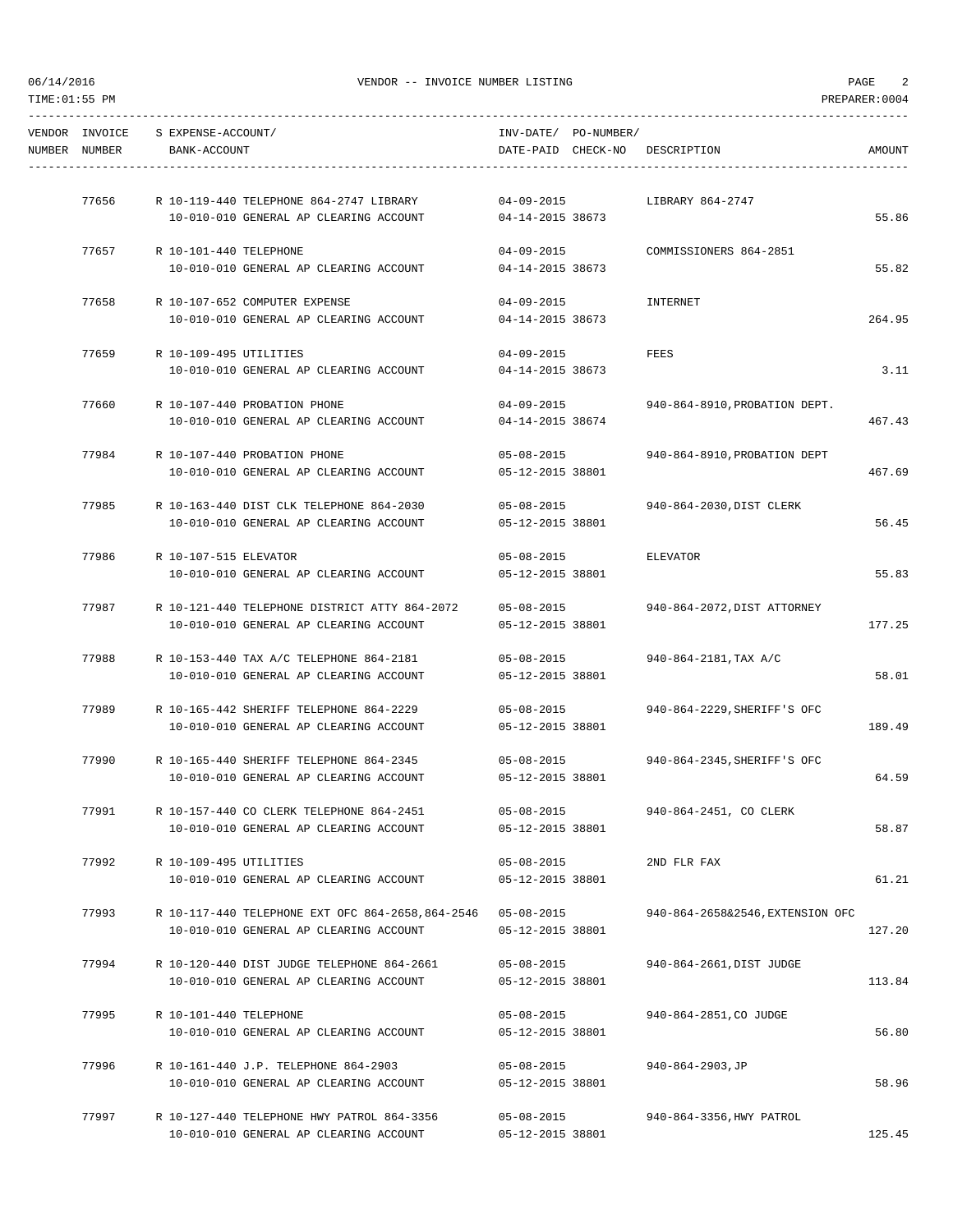| NUMBER NUMBER | VENDOR INVOICE S EXPENSE-ACCOUNT/<br>BANK-ACCOUNT                                       | INV-DATE/ PO-NUMBER/                 | DATE-PAID CHECK-NO DESCRIPTION      | AMOUNT |
|---------------|-----------------------------------------------------------------------------------------|--------------------------------------|-------------------------------------|--------|
|               | 77998 R 10-159-440 TREAS TELEPHONE 864-3448                                             | $05 - 08 - 2015$                     | 940-864-3448,CO TREASURER           |        |
|               | 10-010-010 GENERAL AP CLEARING ACCOUNT 05-12-2015 38801                                 |                                      |                                     | 57.51  |
|               | 77999 R 10-155-440 CO ATTY TELEPHONE 864-2066<br>10-010-010 GENERAL AP CLEARING ACCOUNT | $05 - 08 - 2015$<br>05-12-2015 38801 | 940-864-3728&2066,CO ATTY           | 121.21 |
|               |                                                                                         |                                      |                                     |        |
|               | 78000 R 54-219-440 ECC TELEPHONE<br>54-010-010 ECC NUTR A P CLEAR ACCT                  | 05-12-2015 38801                     | 05-08-2015 940-864-3783&3875, ECC   | 211.72 |
| 78001         | R 10-101-432 911 EXPENSE                                                                | $05 - 08 - 2015$                     | 911 FAX,940-864-5722                |        |
|               | 10-010-010 GENERAL AP CLEARING ACCOUNT                                                  | 05-12-2015 38801                     |                                     | 55.83  |
| 78002         | R 10-109-495 UTILITIES                                                                  | $05 - 08 - 2015$                     | 1ST FLR FAX, 940-864-6164           |        |
|               | 10-010-010 GENERAL AP CLEARING ACCOUNT                                                  | 05-12-2015 38801                     |                                     | 56.59  |
|               | 78003 R 10-119-440 TELEPHONE 864-2747 LIBRARY                                           | $05 - 08 - 2015$                     | CO LIBRARY                          |        |
|               | 10-010-010 GENERAL AP CLEARING ACCOUNT                                                  | 05-12-2015 38801                     |                                     | 55.92  |
|               | 78004 R 10-101-440 TELEPHONE                                                            |                                      | 05-08-2015 940-864-2854, COMM COURT |        |
|               | 10-010-010 GENERAL AP CLEARING ACCOUNT                                                  | 05-12-2015 38801                     |                                     | 55.83  |
| 78005         | R 10-107-652 COMPUTER EXPENSE                                                           | $05 - 08 - 2015$                     | INTERNET                            |        |
|               | 10-010-010 GENERAL AP CLEARING ACCOUNT                                                  | 05-12-2015 38801                     |                                     | 264.95 |
| 78006         | R 10-109-495 UTILITIES                                                                  | $05 - 08 - 2015$                     | FEES                                |        |
|               | 10-010-010 GENERAL AP CLEARING ACCOUNT                                                  | 05-12-2015 38801                     |                                     | 2.97   |
|               | 78275 R 10-107-440 PROBATION PHONE                                                      | $06 - 05 - 2015$                     | 940-864-8910, PROBATION DEPT        |        |
|               | 10-010-010 GENERAL AP CLEARING ACCOUNT                                                  | 06-09-2015 38924                     |                                     | 467.69 |
|               | 78370 R 10-163-440 DIST CLK TELEPHONE 864-2030                                          | $06 - 08 - 2015$                     | 940-864-2030,DIST CLK               |        |
|               | 10-010-010 GENERAL AP CLEARING ACCOUNT                                                  | 06-09-2015 38924                     |                                     | 56.80  |
|               | 78371 R 10-107-515 ELEVATOR                                                             |                                      | 06-08-2015 ELEVATOR PHONE           |        |
|               | 10-010-010 GENERAL AP CLEARING ACCOUNT                                                  | 06-09-2015 38924                     |                                     | 55.83  |
| 78372         | R 10-121-440 TELEPHONE DISTRICT ATTY 864-2072                                           | $06 - 08 - 2015$                     | 940-864-2072, DIST ATTORNEY         |        |
|               | 10-010-010 GENERAL AP CLEARING ACCOUNT                                                  | 06-09-2015 38924                     |                                     | 169.98 |
| 78373         | R 10-153-440 TAX A/C TELEPHONE 864-2181                                                 | $06 - 08 - 2015$                     | 940-864-2181,TAX A/C                |        |
|               | 10-010-010 GENERAL AP CLEARING ACCOUNT                                                  | 06-09-2015 38924                     |                                     | 58.66  |
| 78374         | R 10-165-442 SHERIFF TELEPHONE 864-2229                                                 | $06 - 08 - 2015$                     | 940-864-2229, SHERIFF'S DEPT.       |        |
|               | 10-010-010 GENERAL AP CLEARING ACCOUNT                                                  | 06-09-2015 38924                     |                                     | 189.49 |
| 78375         | R 10-165-440 SHERIFF TELEPHONE 864-2345                                                 | $06 - 08 - 2015$                     | 940-864-2345, SHERIFF'S DEPT.       |        |
|               | 10-010-010 GENERAL AP CLEARING ACCOUNT                                                  | 06-09-2015 38924                     |                                     | 63.95  |
| 78376         | R 10-157-440 CO CLERK TELEPHONE 864-2451                                                | $06 - 08 - 2015$                     | 940-864-2451, CO CLERK              |        |
|               | 10-010-010 GENERAL AP CLEARING ACCOUNT                                                  | 06-09-2015 38924                     |                                     | 57.81  |
| 78377         | R 10-109-495 UTILITIES                                                                  | $06 - 08 - 2015$                     | 2ND FLR FAX                         |        |
|               | 10-010-010 GENERAL AP CLEARING ACCOUNT                                                  | 06-09-2015 38924                     |                                     | 56.92  |
| 78378         | R 10-117-440 TELEPHONE EXT OFC 864-2658,864-2546                                        | $06 - 08 - 2015$                     | 940-864-2658&2546, EXT OFC          |        |
|               | 10-010-010 GENERAL AP CLEARING ACCOUNT                                                  | 06-09-2015 38924                     |                                     | 123.52 |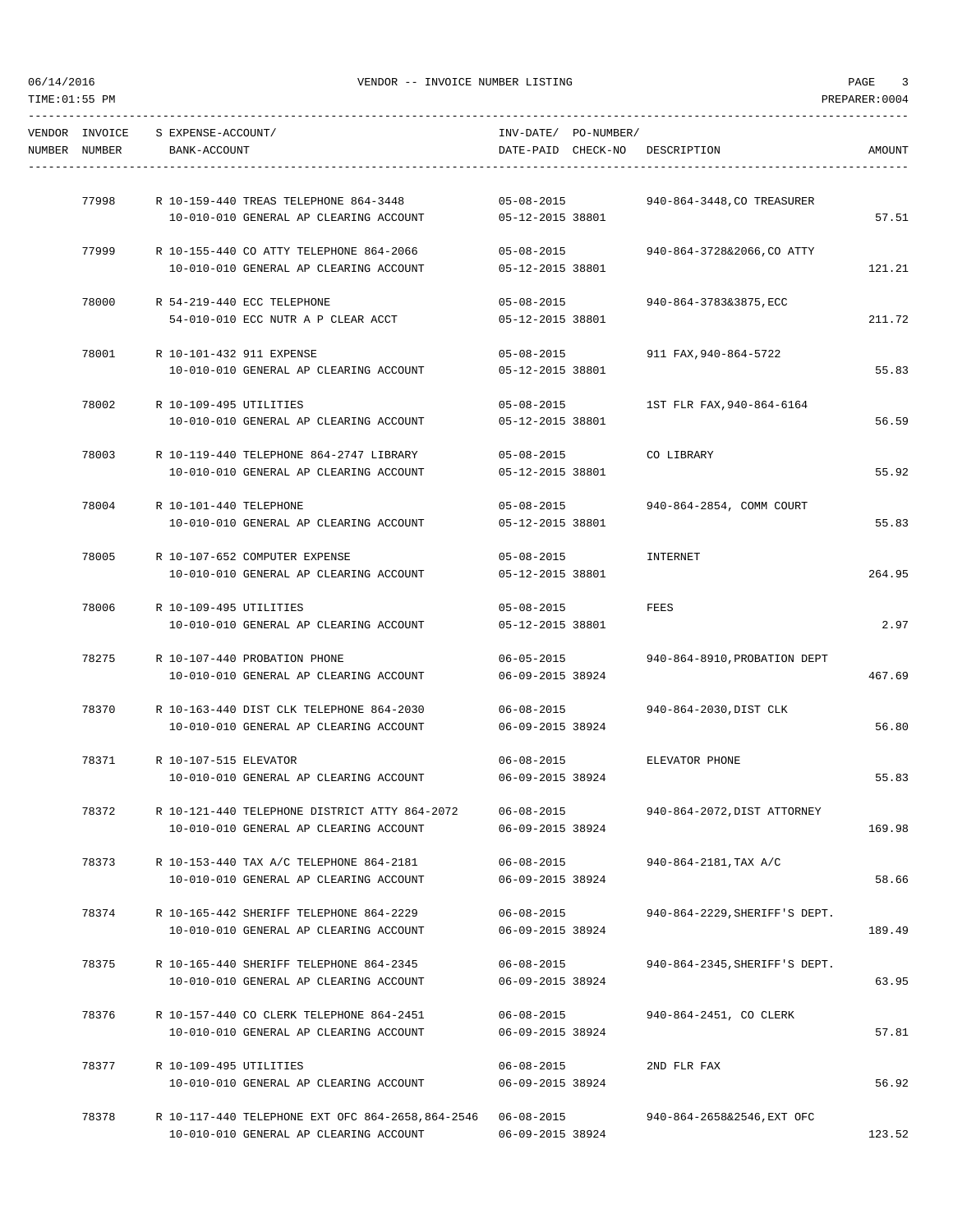| 06/14/2016 | TIME: 01:55 PM | VENDOR -- INVOICE NUMBER LISTING<br>PREPARER: 0004 |                                                                                    |                                |                      |                                 |        |
|------------|----------------|----------------------------------------------------|------------------------------------------------------------------------------------|--------------------------------|----------------------|---------------------------------|--------|
|            | VENDOR INVOICE | S EXPENSE-ACCOUNT/                                 |                                                                                    |                                | INV-DATE/ PO-NUMBER/ |                                 |        |
|            | NUMBER NUMBER  | BANK-ACCOUNT                                       |                                                                                    |                                |                      | DATE-PAID CHECK-NO DESCRIPTION  | AMOUNT |
|            |                |                                                    |                                                                                    |                                |                      |                                 |        |
|            | 78379          |                                                    | R 10-120-440 DIST JUDGE TELEPHONE 864-2661                                         | $06 - 08 - 2015$               |                      | 940-864-2661, DIST JUDGE        |        |
|            |                |                                                    | 10-010-010 GENERAL AP CLEARING ACCOUNT                                             | 06-09-2015 38924               |                      |                                 | 115.56 |
|            | 78380          | R 10-101-440 TELEPHONE                             |                                                                                    | 06-08-2015                     |                      | 940-864-2851, CO JUDGE          |        |
|            |                |                                                    | 10-010-010 GENERAL AP CLEARING ACCOUNT                                             | 06-09-2015 38924               |                      |                                 | 56.82  |
|            |                |                                                    | 78381 R 10-161-440 J.P. TELEPHONE 864-2903                                         | $06 - 08 - 2015$               |                      | 940-864-2903,JP                 |        |
|            |                |                                                    | 10-010-010 GENERAL AP CLEARING ACCOUNT                                             | 06-09-2015 38924               |                      |                                 | 58.63  |
|            | 78382          |                                                    | R 10-127-440 TELEPHONE HWY PATROL 864-3356                                         | $06 - 08 - 2015$               |                      | 940-864-3356, HWY PATROL        |        |
|            |                |                                                    | 10-010-010 GENERAL AP CLEARING ACCOUNT                                             | 06-09-2015 38924               |                      |                                 | 125.02 |
|            | 78383          |                                                    |                                                                                    | $06 - 08 - 2015$               |                      |                                 |        |
|            |                |                                                    | R 10-159-440 TREAS TELEPHONE 864-3448<br>10-010-010 GENERAL AP CLEARING ACCOUNT    | 06-09-2015 38924               |                      | 940-864-3448, CO TREASURER      | 56.69  |
|            |                |                                                    |                                                                                    |                                |                      |                                 |        |
|            | 78384          |                                                    | R 10-155-440 CO ATTY TELEPHONE 864-2066                                            | $06 - 08 - 2015$               |                      | 940-864-3728&2066, CO ATTY      |        |
|            |                |                                                    | 10-010-010 GENERAL AP CLEARING ACCOUNT                                             | 06-09-2015 38924               |                      |                                 | 118.63 |
|            | 78385          |                                                    | R 54-219-440 ECC TELEPHONE                                                         | $06 - 08 - 2015$               |                      | 940-864-3783&3785,ECC           |        |
|            |                |                                                    | 54-010-010 ECC NUTR A P CLEAR ACCT                                                 | 06-09-2015 38924               |                      |                                 | 114.04 |
|            | 78386          | R 10-101-432 911 EXPENSE                           |                                                                                    | $06 - 08 - 2015$               |                      | 940-864-5722,911 FAX            |        |
|            |                |                                                    | 10-010-010 GENERAL AP CLEARING ACCOUNT                                             | 06-09-2015 38924               |                      |                                 | 56.03  |
|            | 78387          | R 10-109-495 UTILITIES                             |                                                                                    | $06 - 08 - 2015$               |                      | 940-864-6164, 1ST FLR FAX       |        |
|            |                |                                                    | 10-010-010 GENERAL AP CLEARING ACCOUNT                                             | 06-09-2015 38924               |                      |                                 | 56.56  |
|            |                |                                                    |                                                                                    |                                |                      |                                 |        |
|            | 78388          |                                                    | R 10-119-440 TELEPHONE 864-2747 LIBRARY<br>10-010-010 GENERAL AP CLEARING ACCOUNT  | 06-08-2015<br>06-09-2015 38924 |                      | 940-864-2747, CO LIBRARY        | 56.27  |
|            |                |                                                    |                                                                                    |                                |                      |                                 |        |
|            | 78389          | R 10-101-440 TELEPHONE                             |                                                                                    | $06 - 08 - 2015$               |                      | 940-864-2854, COMM COURT        |        |
|            |                |                                                    | 10-010-010 GENERAL AP CLEARING ACCOUNT                                             | 06-09-2015 38924               |                      |                                 | 55.83  |
|            | 78390          |                                                    | R 10-107-652 COMPUTER EXPENSE                                                      | $06 - 08 - 2015$               |                      | INTERNET                        |        |
|            |                |                                                    | 10-010-010 GENERAL AP CLEARING ACCOUNT                                             | 06-09-2015 38924               |                      |                                 | 264.95 |
|            | 78391          | R 10-109-495 UTILITIES                             |                                                                                    | $06 - 08 - 2015$               |                      | FEES                            |        |
|            |                |                                                    | 10-010-010 GENERAL AP CLEARING ACCOUNT                                             | 06-09-2015 38924               |                      |                                 | 3.92   |
|            | 78536          |                                                    | R 10-107-440 PROBATION PHONE                                                       | $07 - 07 - 2015$               |                      | ACCT#125456760, PROBATION DEPT. |        |
|            |                |                                                    | 10-010-010 GENERAL AP CLEARING ACCOUNT                                             | 07-07-2015 38975               |                      |                                 | 467.69 |
|            |                |                                                    |                                                                                    |                                |                      |                                 |        |
|            | 78675          |                                                    | R 10-163-440 DIST CLK TELEPHONE 864-2030<br>10-010-010 GENERAL AP CLEARING ACCOUNT | 07-10-2015                     |                      | DIST CLERK, 940-864-2030        | 59.26  |
|            |                |                                                    |                                                                                    | 07-14-2015 39064               |                      |                                 |        |
|            | 78676          | R 10-107-515 ELEVATOR                              |                                                                                    | $07 - 10 - 2015$               |                      | ELEVATOR                        |        |
|            |                |                                                    | 10-010-010 GENERAL AP CLEARING ACCOUNT                                             | 07-14-2015 39064               |                      |                                 | 57.11  |
|            | 78677          |                                                    | R 10-121-440 TELEPHONE DISTRICT ATTY 864-2072                                      | 07-10-2015                     |                      | DIST. ATTORNEY, 940-864-2072    |        |
|            |                |                                                    | 10-010-010 GENERAL AP CLEARING ACCOUNT                                             | 07-14-2015 39064               |                      |                                 | 174.33 |
|            | 78678          |                                                    | R 10-153-440 TAX A/C TELEPHONE 864-2181                                            | 07-10-2015                     |                      | TAX A/C, 940-864-2181           |        |
|            |                |                                                    | 10-010-010 GENERAL AP CLEARING ACCOUNT                                             | 07-14-2015 39064               |                      |                                 | 59.93  |
|            |                |                                                    |                                                                                    |                                |                      |                                 |        |
|            | 78679          |                                                    | R 10-165-442 SHERIFF TELEPHONE 864-2229                                            | $07 - 10 - 2015$               |                      | SHERIFF 864-2229                |        |

10-010-010 GENERAL AP CLEARING ACCOUNT 07-14-2015 39064 193.33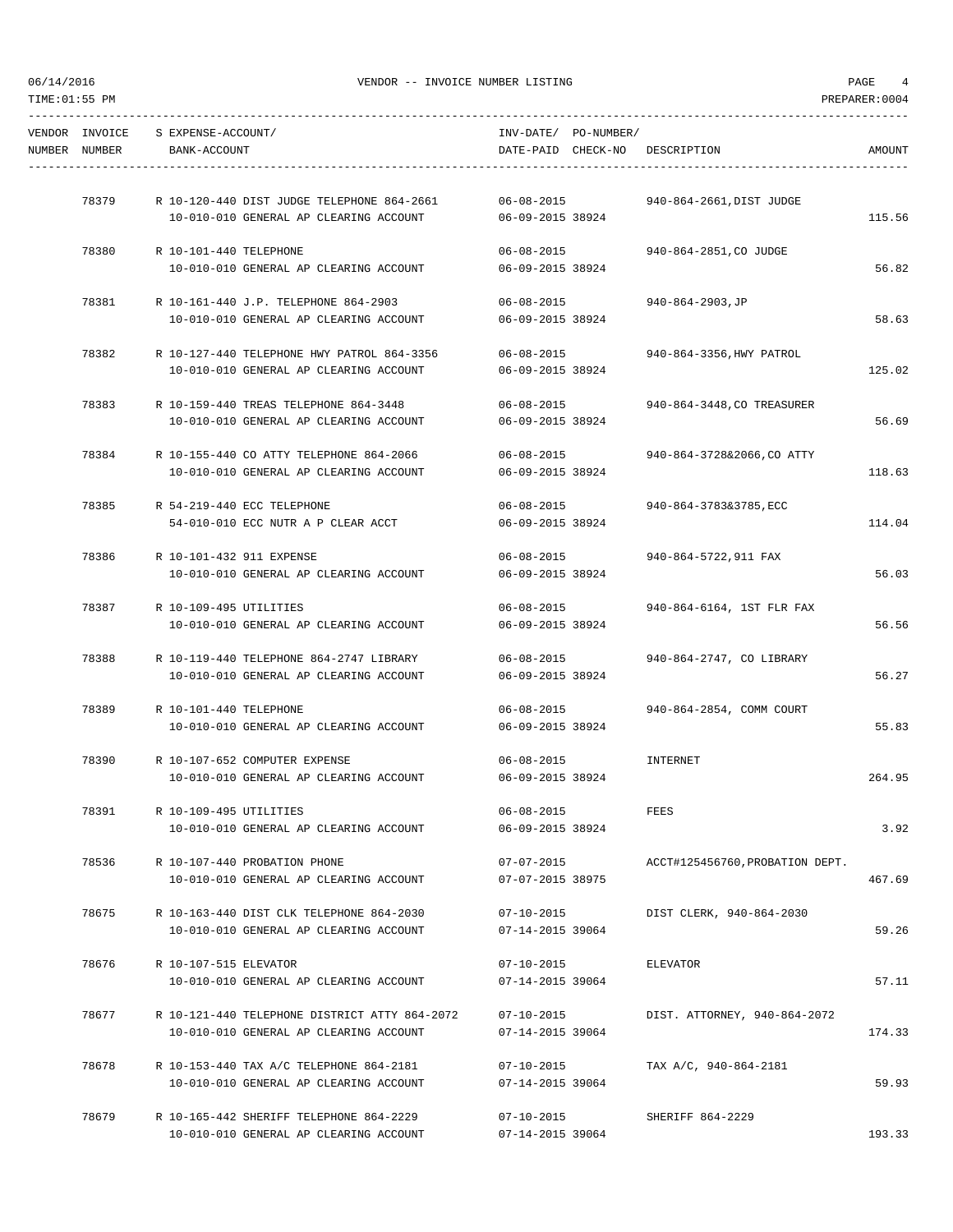| NUMBER NUMBER | VENDOR INVOICE S EXPENSE-ACCOUNT/<br>BANK-ACCOUNT |                                                                                                                                       |                                            | INV-DATE/ PO-NUMBER/ | DATE-PAID CHECK-NO DESCRIPTION   | AMOUNT |
|---------------|---------------------------------------------------|---------------------------------------------------------------------------------------------------------------------------------------|--------------------------------------------|----------------------|----------------------------------|--------|
| 78680         |                                                   | R 10-165-440 SHERIFF TELEPHONE 864-2345                                                                                               | $07 - 10 - 2015$                           |                      | SHERIFF 864-2345                 |        |
|               |                                                   | 10-010-010 GENERAL AP CLEARING ACCOUNT                                                                                                | 07-14-2015 39064                           |                      |                                  | 63.59  |
| 78681         |                                                   | R 10-157-440 CO CLERK TELEPHONE 864-2451                                                                                              |                                            |                      | 07-10-2015 CO CLERK 864-2451     |        |
|               |                                                   | 10-010-010 GENERAL AP CLEARING ACCOUNT                                                                                                | 07-14-2015 39064                           |                      |                                  | 59.43  |
| 78682         | R 10-109-495 UTILITIES                            | 10-010-010 GENERAL AP CLEARING ACCOUNT                                                                                                | $07 - 10 - 2015$<br>07-14-2015 39064       |                      | 2ND FLOOR FAX 864-5616           | 59.84  |
|               |                                                   | 78683 R 10-117-440 TELEPHONE EXT OFC 864-2658,864-2546 07-10-2015 EXT OFC 864-2658,864-2546<br>10-010-010 GENERAL AP CLEARING ACCOUNT | 07-14-2015 39064                           |                      |                                  | 119.55 |
|               |                                                   |                                                                                                                                       |                                            |                      |                                  |        |
| 78684         |                                                   | R 10-120-440 DIST JUDGE TELEPHONE 864-2661                                                                                            | $07 - 10 - 2015$                           |                      | DIST JUDGE 864-2661              |        |
|               |                                                   | 10-010-010 GENERAL AP CLEARING ACCOUNT                                                                                                | 07-14-2015 39064                           |                      |                                  | 117.71 |
| 78685         | R 10-101-440 TELEPHONE                            |                                                                                                                                       | $07 - 10 - 2015$                           |                      | CO JUDGE 864-2851                |        |
|               |                                                   | 10-010-010 GENERAL AP CLEARING ACCOUNT                                                                                                | 07-14-2015 39064                           |                      |                                  | 59.21  |
|               | 78686 R 10-161-440 J.P. TELEPHONE 864-2903        |                                                                                                                                       | $07 - 10 - 2015$                           |                      | JUSTICE OF PEACE 864-2903        |        |
|               |                                                   | 10-010-010 GENERAL AP CLEARING ACCOUNT                                                                                                | 07-14-2015 39064                           |                      |                                  | 62.25  |
|               |                                                   | 78687 R 10-127-440 TELEPHONE HWY PATROL 864-3356                                                                                      |                                            |                      | 07-10-2015 HWY PATROL 864-3356   |        |
|               |                                                   | 10-010-010 GENERAL AP CLEARING ACCOUNT                                                                                                | 07-14-2015 39064                           |                      |                                  | 122.89 |
| 78688         |                                                   | R 10-159-440 TREAS TELEPHONE 864-3448                                                                                                 |                                            |                      | 07-10-2015 TREASURER 864-3448    |        |
|               |                                                   | 10-010-010 GENERAL AP CLEARING ACCOUNT                                                                                                | 07-14-2015 39064                           |                      |                                  | 58.09  |
| 78689         |                                                   | R 10-155-440 CO ATTY TELEPHONE 864-2066                                                                                               | 07-10-2015                                 |                      | CO ATTY 864-3728,864-2066        |        |
|               |                                                   | 10-010-010 GENERAL AP CLEARING ACCOUNT                                                                                                | 07-14-2015 39064                           |                      |                                  | 122.84 |
|               | 78690 R 54-219-440 ECC TELEPHONE                  |                                                                                                                                       |                                            |                      | 07-10-2015 ECC 864-3783,864-3875 |        |
|               |                                                   | 54-010-010 ECC NUTR A P CLEAR ACCT                                                                                                    | 07-14-2015 39064                           |                      |                                  | 114.22 |
|               | 78691 R 10-101-432 911 EXPENSE                    |                                                                                                                                       |                                            |                      | 07-10-2015 911 FAX 864-5722      |        |
|               |                                                   | 10-010-010 GENERAL AP CLEARING ACCOUNT                                                                                                | 07-14-2015 39064                           |                      |                                  | 57.11  |
|               |                                                   |                                                                                                                                       |                                            |                      |                                  |        |
| 78692         | R 10-109-495 UTILITIES                            | 10-010-010 GENERAL AP CLEARING ACCOUNT                                                                                                | $07 - 10 - 2015$<br>$07 - 14 - 2015$ 39064 |                      | 1ST FLOOR FAX 864-6164           | 58.29  |
| 78693         |                                                   | R 10-119-440 TELEPHONE 864-2747 LIBRARY                                                                                               |                                            |                      |                                  |        |
|               |                                                   | 10-010-010 GENERAL AP CLEARING ACCOUNT                                                                                                | 07-10-2015<br>07-14-2015 39064             |                      | LIBRARY 864-2747                 | 57.13  |
|               |                                                   |                                                                                                                                       |                                            |                      |                                  |        |
| 78694         | R 10-101-440 TELEPHONE                            | 10-010-010 GENERAL AP CLEARING ACCOUNT                                                                                                | 07-10-2015<br>07-14-2015 39064             |                      | COMMISSIONERS 864-2851           | 57.11  |
|               |                                                   |                                                                                                                                       |                                            |                      |                                  |        |
| 78695         | R 10-107-652 COMPUTER EXPENSE                     | 10-010-010 GENERAL AP CLEARING ACCOUNT                                                                                                | 07-10-2015<br>07-14-2015 39064             |                      | INTERNET                         | 264.95 |
|               |                                                   |                                                                                                                                       |                                            |                      |                                  |        |
| 78696         | R 10-109-495 UTILITIES                            | 10-010-010 GENERAL AP CLEARING ACCOUNT                                                                                                | $07 - 10 - 2015$<br>07-14-2015 39064       |                      | FEES                             | 3.60   |
|               |                                                   |                                                                                                                                       |                                            |                      |                                  |        |
| 78909         | R 10-107-440 PROBATION PHONE                      |                                                                                                                                       | 08-07-2015                                 |                      | ACCT#125456760,PROB. DEPT        |        |
|               |                                                   | 10-010-010 GENERAL AP CLEARING ACCOUNT                                                                                                | 08-11-2015 39177                           |                      |                                  | 474.32 |
| 78998         |                                                   | R 10-163-440 DIST CLK TELEPHONE 864-2030                                                                                              | 08-10-2015                                 |                      | DIST CLERK, 940-864-2030         |        |
|               |                                                   | 10-010-010 GENERAL AP CLEARING ACCOUNT                                                                                                | 08-11-2015 39176                           |                      |                                  | 57.54  |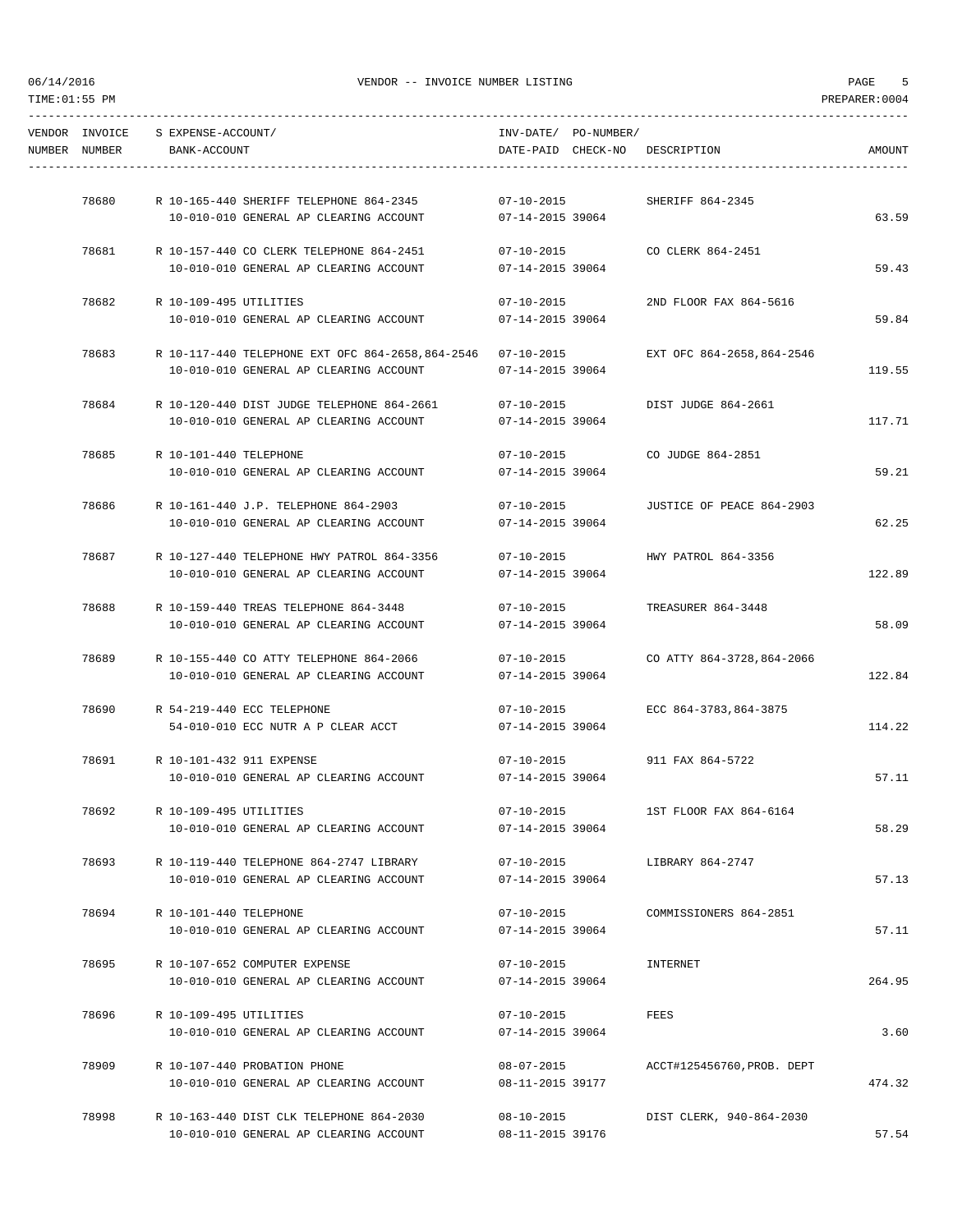| VENDOR INVOICE | S EXPENSE-ACCOUNT/                                                                          |                                      | INV-DATE/ PO-NUMBER/ |                                   |        |
|----------------|---------------------------------------------------------------------------------------------|--------------------------------------|----------------------|-----------------------------------|--------|
| NUMBER NUMBER  | BANK-ACCOUNT                                                                                |                                      |                      | DATE-PAID CHECK-NO DESCRIPTION    | AMOUNT |
|                |                                                                                             |                                      |                      |                                   |        |
| 78999          | R 10-107-515 ELEVATOR                                                                       | $08 - 10 - 2015$                     |                      | ELEVATOR                          |        |
|                | 10-010-010 GENERAL AP CLEARING ACCOUNT                                                      | 08-11-2015 39176                     |                      |                                   | 57.01  |
| 79000          | R 10-121-440 TELEPHONE DISTRICT ATTY 864-2072                                               | 08-10-2015                           |                      | DIST. ATTORNEY, 940-864-2072      |        |
|                | 10-010-010 GENERAL AP CLEARING ACCOUNT                                                      | 08-11-2015 39176                     |                      |                                   | 173.05 |
| 79001          | R 10-153-440 TAX A/C TELEPHONE 864-2181                                                     | 08-10-2015                           |                      | TAX A/C, 940-864-2181             |        |
|                | 10-010-010 GENERAL AP CLEARING ACCOUNT                                                      | 08-11-2015 39176                     |                      |                                   | 59.13  |
| 79002          | R 10-165-440 SHERIFF TELEPHONE 864-2345                                                     | $08 - 10 - 2015$                     |                      | SHERIFF 864-2345                  |        |
|                | 10-010-010 GENERAL AP CLEARING ACCOUNT                                                      | 08-11-2015 39176                     |                      |                                   | 193.03 |
| 79003          | R 10-165-442 SHERIFF TELEPHONE 864-2229                                                     | $08 - 10 - 2015$                     |                      | SHERIFF 864-2229                  |        |
|                | 10-010-010 GENERAL AP CLEARING ACCOUNT                                                      | 08-11-2015 39176                     |                      |                                   | 61.56  |
| 79004          | R 10-157-440 CO CLERK TELEPHONE 864-2451                                                    | 08-10-2015                           |                      | CO CLERK 864-2451                 |        |
|                | 10-010-010 GENERAL AP CLEARING ACCOUNT                                                      | 08-11-2015 39176                     |                      |                                   | 61.66  |
|                | 79005 R 10-109-495 UTILITIES                                                                |                                      |                      | 08-10-2015 2ND FLOOR FAX 864-5616 |        |
|                | 10-010-010 GENERAL AP CLEARING ACCOUNT                                                      | 08-11-2015 39176                     |                      |                                   | 60.81  |
|                | 79006 R 10-117-440 TELEPHONE EXT OFC 864-2658,864-2546 08-10-2015 EXT OFC 864-2658,864-2546 |                                      |                      |                                   |        |
|                | 10-010-010 GENERAL AP CLEARING ACCOUNT                                                      | 08-11-2015 39176                     |                      |                                   | 126.57 |
|                |                                                                                             |                                      |                      |                                   |        |
| 79007          | R 10-120-440 DIST JUDGE TELEPHONE 864-2661<br>10-010-010 GENERAL AP CLEARING ACCOUNT        | 08-11-2015 39176                     |                      | 08-10-2015 DIST JUDGE 864-2661    | 117.27 |
|                |                                                                                             |                                      |                      |                                   |        |
| 79008          | R 10-101-440 TELEPHONE                                                                      | 08-10-2015                           |                      | CO JUDGE 864-2851                 |        |
|                | 10-010-010 GENERAL AP CLEARING ACCOUNT                                                      | 08-11-2015 39176                     |                      |                                   | 57.48  |
| 79009          | R 10-161-440 J.P. TELEPHONE 864-2903                                                        | $08 - 10 - 2015$                     |                      | JUSTICE OF PEACE 864-2903         |        |
|                | 10-010-010 GENERAL AP CLEARING ACCOUNT                                                      | 08-11-2015 39176                     |                      |                                   | 59.60  |
| 79010          | R 10-127-440 TELEPHONE HWY PATROL 864-3356                                                  | $08 - 10 - 2015$                     |                      | HWY PATROL 864-3356               |        |
|                | 10-010-010 GENERAL AP CLEARING ACCOUNT                                                      | 08-11-2015 39176                     |                      |                                   | 128.27 |
| 79011          | R 10-159-440 TREAS TELEPHONE 864-3448                                                       | $08 - 10 - 2015$                     |                      | TREASURER 864-3448                |        |
|                | 10-010-010 GENERAL AP CLEARING ACCOUNT                                                      | 08-11-2015 39176                     |                      |                                   | 57.34  |
| 79012          | R 10-155-440 CO ATTY TELEPHONE 864-2066                                                     | $08 - 10 - 2015$                     |                      | CO ATTY 864-3728,864-2066         |        |
|                | 10-010-010 GENERAL AP CLEARING ACCOUNT                                                      | 08-11-2015 39176                     |                      |                                   | 119.90 |
| 79013          | R 54-219-440 ECC TELEPHONE                                                                  | $08 - 10 - 2015$                     |                      | ECC 864-3783,864-3875             |        |
|                | 54-010-010 ECC NUTR A P CLEAR ACCT                                                          | 08-11-2015 39176                     |                      |                                   | 114.06 |
| 79014          | R 10-101-432 911 EXPENSE                                                                    | 08-10-2015                           |                      | 911 FAX 864-5722                  |        |
|                | 10-010-010 GENERAL AP CLEARING ACCOUNT                                                      | 08-11-2015 39176                     |                      |                                   | 57.01  |
|                |                                                                                             |                                      |                      |                                   |        |
| 79015          | R 10-109-495 UTILITIES<br>10-010-010 GENERAL AP CLEARING ACCOUNT                            | $08 - 10 - 2015$<br>08-11-2015 39176 |                      | 1ST FLOOR FAX 864-6164            | 58.70  |
|                |                                                                                             |                                      |                      |                                   |        |
| 79016          | R 10-119-440 TELEPHONE 864-2747 LIBRARY                                                     | $08 - 10 - 2015$                     |                      | LIBRARY 864-2747                  |        |
|                | 10-010-010 GENERAL AP CLEARING ACCOUNT                                                      | 08-11-2015 39176                     |                      |                                   | 57.40  |
| 79017          | R 10-101-440 TELEPHONE                                                                      | 08-10-2015                           |                      | COMMISSIONERS 864-2851            |        |
|                | 10-010-010 GENERAL AP CLEARING ACCOUNT                                                      | 08-11-2015 39176                     |                      |                                   | 57.01  |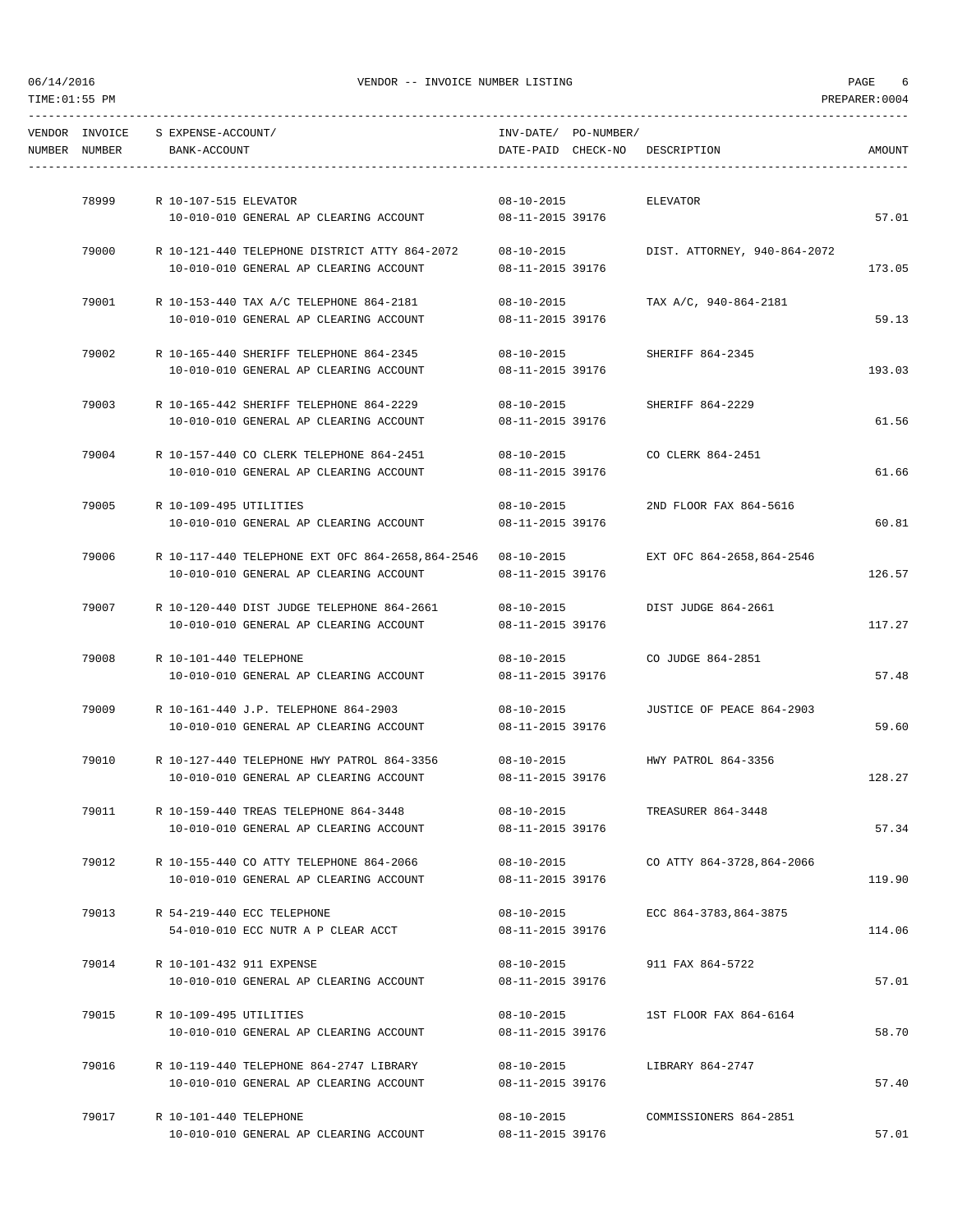| NUMBER NUMBER | VENDOR INVOICE S EXPENSE-ACCOUNT/<br>BANK-ACCOUNT                                                                                     | INV-DATE/ PO-NUMBER/                 | DATE-PAID CHECK-NO DESCRIPTION   |                                            | AMOUNT |
|---------------|---------------------------------------------------------------------------------------------------------------------------------------|--------------------------------------|----------------------------------|--------------------------------------------|--------|
|               | 79018 R 10-107-652 COMPUTER EXPENSE                                                                                                   | $08 - 10 - 2015$                     | INTERNET                         |                                            |        |
|               | 10-010-010 GENERAL AP CLEARING ACCOUNT 08-11-2015 39176                                                                               |                                      |                                  |                                            | 264.95 |
|               | 79019 R 10-109-495 UTILITIES                                                                                                          | $08 - 10 - 2015$                     | FEES                             |                                            |        |
|               | 10-010-010 GENERAL AP CLEARING ACCOUNT                                                                                                | 08-11-2015 39176                     |                                  |                                            | 3.32   |
|               | 79268 R 10-107-440 PROBATION PHONE                                                                                                    |                                      |                                  | 09-04-2015 ACCT#125456760, PROBATION DEPT. |        |
|               | 10-010-010 GENERAL AP CLEARING ACCOUNT                                                                                                | 09-08-2015 39289                     |                                  |                                            | 471.38 |
| 79298         | R 10-163-440 DIST CLK TELEPHONE 864-2030                                                                                              | 09-10-2015                           |                                  | DIST CLERK, 940-864-2030                   |        |
|               | 10-010-010 GENERAL AP CLEARING ACCOUNT                                                                                                | 09-10-2015 39305                     |                                  |                                            | 57.81  |
|               | 79299 R 10-107-515 ELEVATOR                                                                                                           |                                      | 09-10-2015 ELEVATOR              |                                            |        |
|               | 10-010-010 GENERAL AP CLEARING ACCOUNT                                                                                                | 09-10-2015 39305                     |                                  |                                            | 57.00  |
| 79300         | R 10-121-440 TELEPHONE DISTRICT ATTY 864-2072                                                                                         | 09-10-2015                           |                                  | DIST. ATTORNEY, 940-864-2072               |        |
|               | 10-010-010 GENERAL AP CLEARING ACCOUNT                                                                                                | 09-10-2015 39305                     |                                  |                                            | 174.40 |
|               | 79301 R 10-153-440 TAX A/C TELEPHONE 864-2181                                                                                         |                                      | 09-10-2015 TAX A/C, 940-864-2181 |                                            |        |
|               | 10-010-010 GENERAL AP CLEARING ACCOUNT                                                                                                | 09-10-2015 39305                     |                                  |                                            | 59.45  |
| 79302         | R 10-165-440 SHERIFF TELEPHONE 864-2345                                                                                               | $09 - 10 - 2015$                     |                                  | SHERIFF 864-2345                           |        |
|               | 10-010-010 GENERAL AP CLEARING ACCOUNT                                                                                                | 09-10-2015 39305                     |                                  |                                            | 193.01 |
| 79303         | R 10-165-442 SHERIFF TELEPHONE 864-2229                                                                                               | 09-10-2015                           |                                  | SHERIFF 864-2229                           |        |
|               | 10-010-010 GENERAL AP CLEARING ACCOUNT                                                                                                | 09-10-2015 39305                     |                                  |                                            | 65.92  |
|               | 79304 R 10-157-440 CO CLERK TELEPHONE 864-2451                                                                                        | $09 - 10 - 2015$                     |                                  | CO CLERK 864-2451                          |        |
|               | 10-010-010 GENERAL AP CLEARING ACCOUNT                                                                                                | 09-10-2015 39305                     |                                  |                                            | 65.64  |
|               | 79305 R 10-109-495 UTILITIES                                                                                                          | $09 - 10 - 2015$                     |                                  | 2ND FLOOR FAX 864-5616                     |        |
|               | 10-010-010 GENERAL AP CLEARING ACCOUNT                                                                                                | 09-10-2015 39305                     |                                  |                                            | 58.10  |
|               |                                                                                                                                       |                                      |                                  |                                            |        |
|               | 79306 R 10-117-440 TELEPHONE EXT OFC 864-2658,864-2546 09-10-2015 EXT OFC 864-2658,864-2546<br>10-010-010 GENERAL AP CLEARING ACCOUNT | 09-10-2015 39305                     |                                  |                                            | 124.16 |
|               |                                                                                                                                       |                                      |                                  |                                            |        |
| 79307         | R 10-120-440 DIST JUDGE TELEPHONE 864-2661<br>10-010-010 GENERAL AP CLEARING ACCOUNT                                                  | $09 - 10 - 2015$<br>09-10-2015 39305 |                                  | DIST JUDGE 864-2661                        | 118.78 |
|               |                                                                                                                                       |                                      |                                  |                                            |        |
| 79308         | R 10-101-440 TELEPHONE<br>10-010-010 GENERAL AP CLEARING ACCOUNT                                                                      | $09 - 10 - 2015$<br>09-10-2015 39305 |                                  | CO JUDGE 864-2851                          | 57.90  |
|               |                                                                                                                                       |                                      |                                  |                                            |        |
| 79309         | R 10-161-440 J.P. TELEPHONE 864-2903<br>10-010-010 GENERAL AP CLEARING ACCOUNT                                                        | $09 - 10 - 2015$<br>09-10-2015 39305 |                                  | JUSTICE OF PEACE 864-2903                  | 60.95  |
|               |                                                                                                                                       |                                      |                                  |                                            |        |
| 79310         | R 10-127-440 TELEPHONE HWY PATROL 864-3356                                                                                            | $09 - 10 - 2015$                     |                                  | HWY PATROL 864-3356                        |        |
|               | 10-010-010 GENERAL AP CLEARING ACCOUNT                                                                                                | 09-10-2015 39305                     |                                  |                                            | 124.09 |
| 79311         | R 10-159-440 TREAS TELEPHONE 864-3448                                                                                                 | $09 - 10 - 2015$                     |                                  | TREASURER 864-3448                         |        |
|               | 10-010-010 GENERAL AP CLEARING ACCOUNT                                                                                                | 09-10-2015 39305                     |                                  |                                            | 59.15  |
| 79312         | R 10-155-440 CO ATTY TELEPHONE 864-2066                                                                                               | $09 - 10 - 2015$                     |                                  | CO ATTY 864-3728,864-2066                  |        |
|               | 10-010-010 GENERAL AP CLEARING ACCOUNT                                                                                                | 09-10-2015 39305                     |                                  |                                            | 117.94 |
| 79313         | R 54-219-440 ECC TELEPHONE                                                                                                            | $09 - 10 - 2015$                     |                                  | ECC 864-3783,864-3875                      |        |
|               | 54-010-010 ECC NUTR A P CLEAR ACCT                                                                                                    | 09-10-2015 39305                     |                                  |                                            | 114.44 |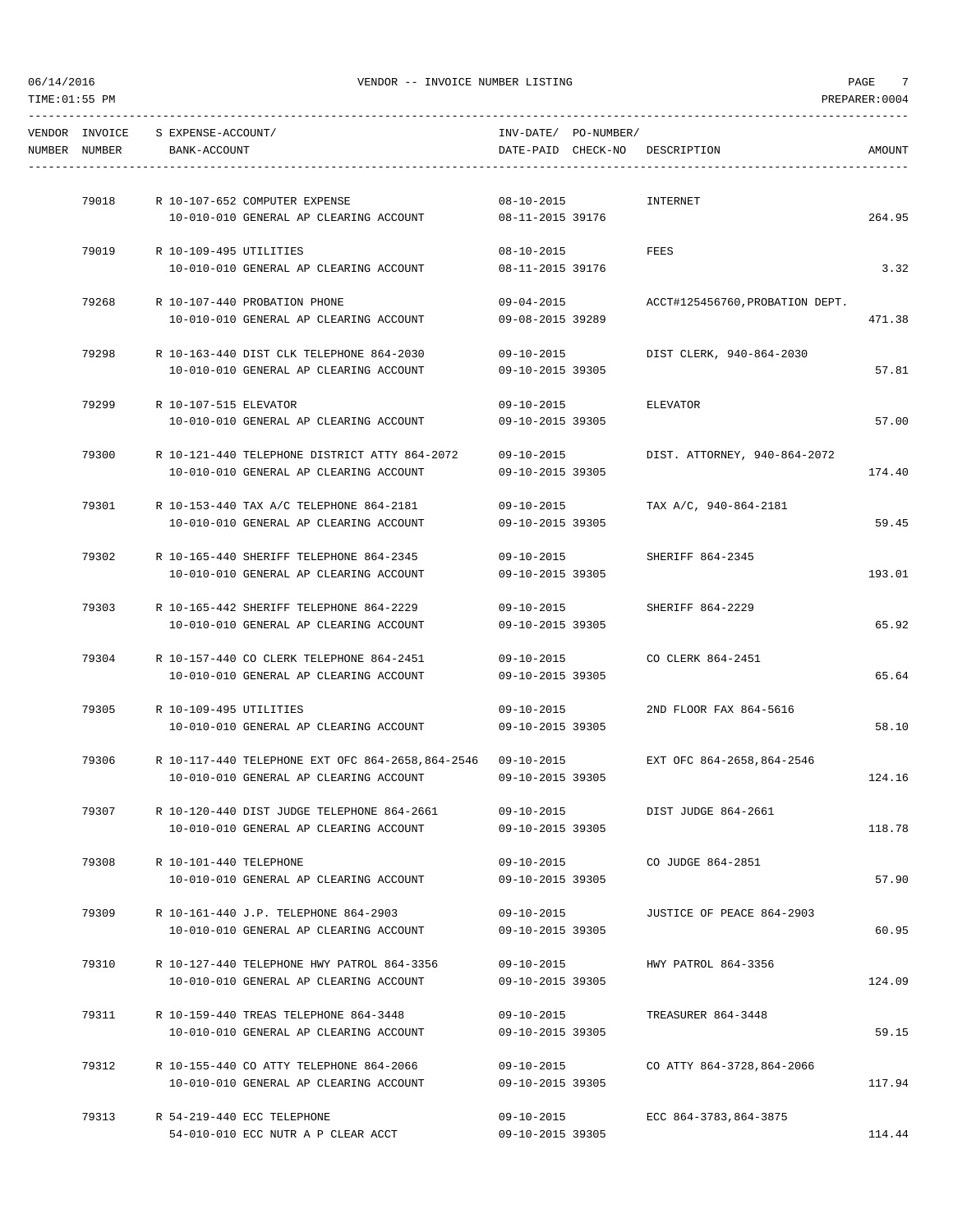| NUMBER NUMBER | VENDOR INVOICE S EXPENSE-ACCOUNT/<br>BANK-ACCOUNT |                                                                                           |                  | INV-DATE/ PO-NUMBER/ | DATE-PAID CHECK-NO DESCRIPTION      | AMOUNT |
|---------------|---------------------------------------------------|-------------------------------------------------------------------------------------------|------------------|----------------------|-------------------------------------|--------|
|               |                                                   |                                                                                           |                  |                      |                                     |        |
|               | 79314 R 10-101-432 911 EXPENSE                    |                                                                                           | $09 - 10 - 2015$ |                      | 911 FAX 864-5722                    |        |
|               |                                                   | 10-010-010 GENERAL AP CLEARING ACCOUNT                                                    | 09-10-2015 39305 |                      |                                     | 57.12  |
|               | 79315 R 10-109-495 UTILITIES                      |                                                                                           | 09-10-2015       |                      | 1ST FLOOR FAX 864-6164              |        |
|               |                                                   | 10-010-010 GENERAL AP CLEARING ACCOUNT                                                    | 09-10-2015 39305 |                      |                                     | 58.92  |
| 79316         |                                                   | R 10-119-440 TELEPHONE 864-2747 LIBRARY                                                   | 09-10-2015       |                      | LIBRARY 864-2747                    |        |
|               |                                                   | 10-010-010 GENERAL AP CLEARING ACCOUNT                                                    | 09-10-2015 39305 |                      |                                     | 57.34  |
|               | 79317 R 10-101-440 TELEPHONE                      |                                                                                           | $09 - 10 - 2015$ |                      | COMMISSIONERS 864-2851              |        |
|               |                                                   | 10-010-010 GENERAL AP CLEARING ACCOUNT                                                    | 09-10-2015 39305 |                      |                                     | 57.00  |
| 79318         |                                                   | R 10-107-652 COMPUTER EXPENSE                                                             | 09-10-2015       |                      | INTERNET                            |        |
|               |                                                   | 10-010-010 GENERAL AP CLEARING ACCOUNT                                                    | 09-10-2015 39305 |                      |                                     | 264.95 |
| 79319         | R 10-109-495 UTILITIES                            |                                                                                           | 09-10-2015       |                      | FEES                                |        |
|               |                                                   | 10-010-010 GENERAL AP CLEARING ACCOUNT                                                    | 09-10-2015 39305 |                      |                                     | 2.75   |
|               |                                                   | 79575 R 10-107-440 PROBATION PHONE                                                        | 10-09-2015       |                      | ACCT#125456760, PROBATION DEPT.     |        |
|               |                                                   | 10-010-010 GENERAL AP CLEARING ACCOUNT                                                    | 10-13-2015 39473 |                      |                                     | 471.38 |
| 79606         |                                                   | R 10-163-440 DIST CLK TELEPHONE 864-2030                                                  |                  |                      | 10-09-2015 DIST CLERK, 940-864-2030 |        |
|               |                                                   | 10-010-010 GENERAL AP CLEARING ACCOUNT                                                    | 10-13-2015 39472 |                      |                                     | 62.73  |
| 79607         | R 10-107-515 ELEVATOR                             |                                                                                           | $10 - 09 - 2015$ |                      | ELEVATOR                            |        |
|               |                                                   | 10-010-010 GENERAL AP CLEARING ACCOUNT                                                    | 10-13-2015 39472 |                      |                                     | 56.98  |
| 79608         |                                                   | R 10-121-440 TELEPHONE DISTRICT ATTY 864-2072                                             | 10-09-2015       |                      | DIST. ATTORNEY, 940-864-2072        |        |
|               |                                                   | 10-010-010 GENERAL AP CLEARING ACCOUNT                                                    | 10-13-2015 39472 |                      |                                     | 173.09 |
|               |                                                   | 79609 R 10-153-440 TAX A/C TELEPHONE 864-2181                                             | $10 - 09 - 2015$ |                      | TAX A/C, 940-864-2181               |        |
|               |                                                   | 10-010-010 GENERAL AP CLEARING ACCOUNT                                                    | 10-13-2015 39472 |                      |                                     | 58.41  |
|               |                                                   | 79610 R 10-165-442 SHERIFF TELEPHONE 864-2229                                             | 10-09-2015       |                      | SHERIFF 864-2229                    |        |
|               |                                                   | 10-010-010 GENERAL AP CLEARING ACCOUNT                                                    | 10-13-2015 39472 |                      |                                     | 192.94 |
| 79611         |                                                   | R 10-165-440 SHERIFF TELEPHONE 864-2345                                                   | 10-09-2015       |                      | SHERIFF 864-2345                    |        |
|               |                                                   | 10-010-010 GENERAL AP CLEARING ACCOUNT                                                    | 10-13-2015 39472 |                      |                                     | 63.76  |
| 79612         |                                                   | R 10-157-440 CO CLERK TELEPHONE 864-2451                                                  | 10-09-2015       |                      | CO CLERK 864-2451                   |        |
|               |                                                   | 10-010-010 GENERAL AP CLEARING ACCOUNT                                                    | 10-13-2015 39472 |                      |                                     | 59.51  |
| 79613         | R 10-109-495 UTILITIES                            |                                                                                           | 10-09-2015       |                      | 2ND FLOOR FAX 864-5616              |        |
|               |                                                   | 10-010-010 GENERAL AP CLEARING ACCOUNT                                                    | 10-13-2015 39472 |                      |                                     | 58.71  |
| 79614         |                                                   | R 10-117-440 TELEPHONE EXT OFC 864-2658,864-2546                               10-09-2015 |                  |                      | EXT OFC 864-2658,864-2546           |        |
|               |                                                   | 10-010-010 GENERAL AP CLEARING ACCOUNT                                                    | 10-13-2015 39472 |                      |                                     | 129.71 |
| 79615         |                                                   | R 10-120-440 DIST JUDGE TELEPHONE 864-2661                                                | 10-09-2015       |                      | DIST JUDGE 864-2661                 |        |
|               |                                                   | 10-010-010 GENERAL AP CLEARING ACCOUNT                                                    | 10-13-2015 39472 |                      |                                     | 116.65 |
| 79616         | R 10-101-440 TELEPHONE                            |                                                                                           | 10-09-2015       |                      | CO JUDGE 864-2851                   |        |
|               |                                                   | 10-010-010 GENERAL AP CLEARING ACCOUNT                                                    | 10-13-2015 39472 |                      |                                     | 57.19  |
| 79617         |                                                   | R 10-161-440 J.P. TELEPHONE 864-2903                                                      | 10-09-2015       |                      | JUSTICE OF PEACE 864-2903           |        |
|               |                                                   | 10-010-010 GENERAL AP CLEARING ACCOUNT                                                    | 10-13-2015 39472 |                      |                                     | 62.33  |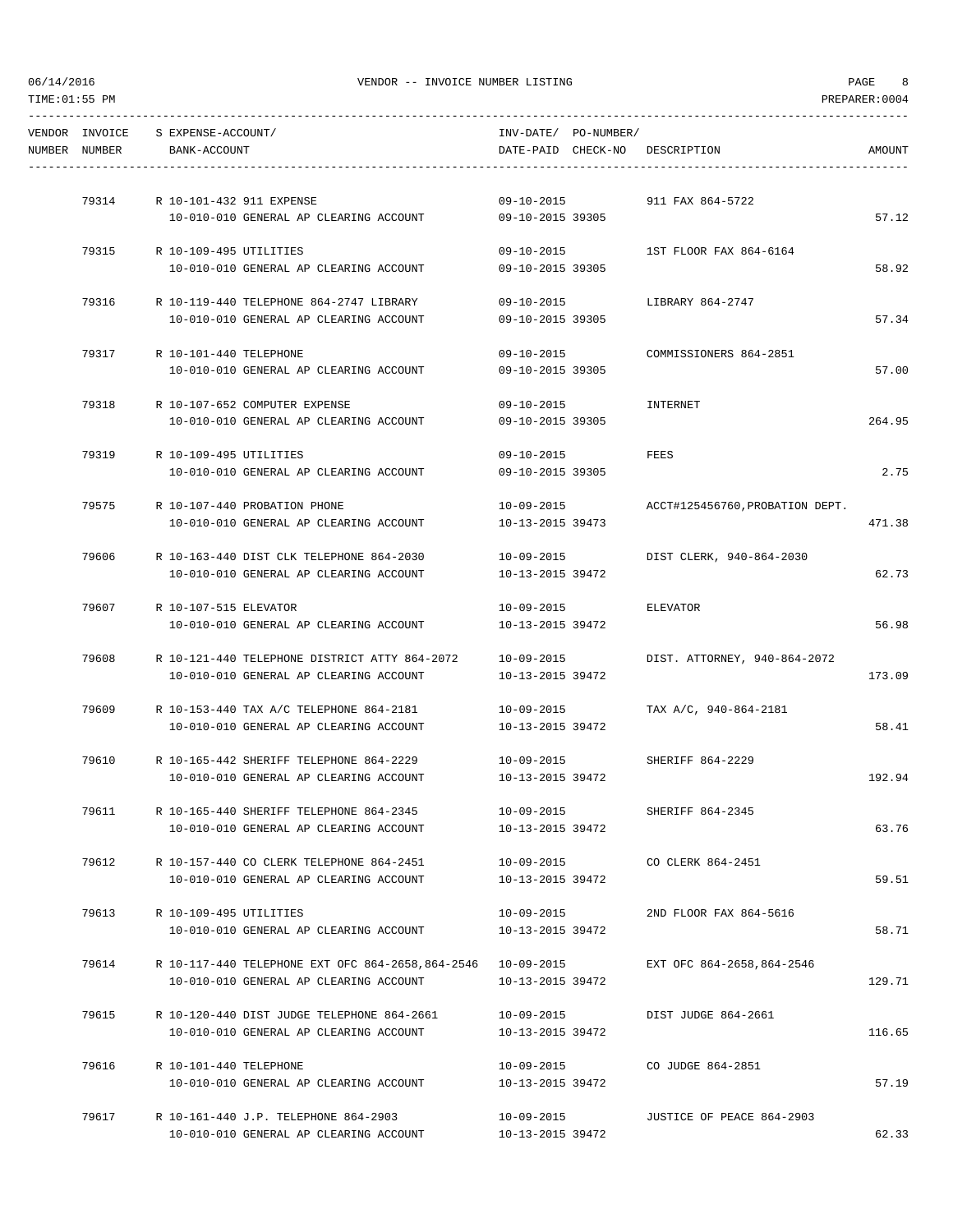|               | VENDOR INVOICE S EXPENSE-ACCOUNT/ |                                                                                                              | INV-DATE/ PO-NUMBER/           |                                     |        |
|---------------|-----------------------------------|--------------------------------------------------------------------------------------------------------------|--------------------------------|-------------------------------------|--------|
| NUMBER NUMBER | BANK-ACCOUNT                      |                                                                                                              |                                | DATE-PAID CHECK-NO DESCRIPTION      | AMOUNT |
|               |                                   |                                                                                                              |                                |                                     |        |
| 79618         |                                   | R 10-127-440 TELEPHONE HWY PATROL 864-3356 10-09-2015<br>10-010-010 GENERAL AP CLEARING ACCOUNT              | 10-13-2015 39472               | HWY PATROL 864-3356                 | 128.43 |
|               |                                   |                                                                                                              |                                |                                     |        |
|               |                                   | 79619 R 10-159-440 TREAS TELEPHONE 864-3448                                                                  | $10 - 09 - 2015$               | TREASURER 864-3448                  |        |
|               |                                   | 10-010-010 GENERAL AP CLEARING ACCOUNT                                                                       | 10-13-2015 39472               |                                     | 57.76  |
|               |                                   |                                                                                                              |                                |                                     |        |
|               |                                   | 79620 R 10-155-440 CO ATTY TELEPHONE 864-2066<br>$10-010-010$ GENERAL AP CLEARING ACCOUNT $10-13-2015$ 39472 |                                |                                     | 123.49 |
|               |                                   |                                                                                                              |                                |                                     |        |
|               |                                   | 79621 R 54-219-440 ECC TELEPHONE                                                                             | $10 - 09 - 2015$               | ECC 864-3783,864-3875               |        |
|               |                                   | 54-010-010 ECC NUTR A P CLEAR ACCT                                                                           | 10-13-2015 39472               |                                     | 115.95 |
| 79622         |                                   |                                                                                                              |                                |                                     |        |
|               | R 10-101-432 911 EXPENSE          | 10-010-010 GENERAL AP CLEARING ACCOUNT                                                                       | 10-13-2015 39472               | 10-09-2015 911 FAX 864-5722         | 56.98  |
|               |                                   |                                                                                                              |                                |                                     |        |
| 79623         | R 10-109-495 UTILITIES            |                                                                                                              | $10 - 09 - 2015$               | 1ST FLOOR FAX 864-6164              |        |
|               |                                   | 10-010-010 GENERAL AP CLEARING ACCOUNT                                                                       | 10-13-2015 39472               |                                     | 57.51  |
|               |                                   | 79624 R 10-119-440 TELEPHONE 864-2747 LIBRARY                                                                |                                | 10-09-2015 LIBRARY 864-2747         |        |
|               |                                   | 10-010-010 GENERAL AP CLEARING ACCOUNT                                                                       | 10-13-2015 39472               |                                     | 57.39  |
|               |                                   |                                                                                                              |                                |                                     |        |
|               | 79625 R 10-101-440 TELEPHONE      |                                                                                                              | 10-09-2015                     | COMMISSIONERS 864-2851              |        |
|               |                                   | 10-010-010 GENERAL AP CLEARING ACCOUNT                                                                       | 10-13-2015 39472               |                                     | 56.60  |
| 79626         |                                   | R 10-107-652 COMPUTER EXPENSE                                                                                | 10-09-2015                     | INTERNET                            |        |
|               |                                   | 10-010-010 GENERAL AP CLEARING ACCOUNT                                                                       | 10-13-2015 39472               |                                     | 264.95 |
|               |                                   |                                                                                                              |                                |                                     |        |
|               | 79627 R 10-109-495 UTILITIES      |                                                                                                              | 10-09-2015                     | FEES                                |        |
|               |                                   | 10-010-010 GENERAL AP CLEARING ACCOUNT                                                                       | 10-13-2015 39472               |                                     | 2.69   |
|               |                                   | 79838 R 10-107-440 PROBATION PHONE                                                                           | $11 - 04 - 2015$               | ACCT#125456760, PROBATION DEPT.     |        |
|               |                                   | 10-010-010 GENERAL AP CLEARING ACCOUNT                                                                       | 11-04-2015 39536               |                                     | 471.20 |
|               |                                   |                                                                                                              |                                |                                     |        |
| 79996         |                                   | R 10-163-440 DIST CLK TELEPHONE 864-2030                                                                     |                                | 11-09-2015 DIST CLERK, 940-864-2030 |        |
|               |                                   | 10-010-010 GENERAL AP CLEARING ACCOUNT                                                                       | 11-10-2015 39619               |                                     | 57.15  |
| 79997         | R 10-107-515 ELEVATOR             |                                                                                                              | $11 - 09 - 2015$               | ELEVATOR                            |        |
|               |                                   | 10-010-010 GENERAL AP CLEARING ACCOUNT                                                                       | 11-10-2015 39619               |                                     | 57.04  |
|               |                                   |                                                                                                              |                                |                                     |        |
| 79998         |                                   | R 10-121-440 TELEPHONE DISTRICT ATTY 864-2072                                                                | $11 - 09 - 2015$               | DIST. ATTORNEY, 940-864-2072        |        |
|               |                                   | 10-010-010 GENERAL AP CLEARING ACCOUNT                                                                       | 11-10-2015 39619               |                                     | 176.24 |
| 79999         |                                   | R 10-153-440 TAX A/C TELEPHONE 864-2181                                                                      | $11 - 09 - 2015$               | TAX A/C, 940-864-2181               |        |
|               |                                   | 10-010-010 GENERAL AP CLEARING ACCOUNT                                                                       | 11-10-2015 39619               |                                     | 58.38  |
|               |                                   |                                                                                                              |                                |                                     |        |
| 80000         |                                   | R 10-165-442 SHERIFF TELEPHONE 864-2229                                                                      | $11 - 09 - 2015$               | SHERIFF 864-2229                    | 193.12 |
|               |                                   | 10-010-010 GENERAL AP CLEARING ACCOUNT                                                                       | 11-10-2015 39619               |                                     |        |
| 80001         |                                   | R 10-165-440 SHERIFF TELEPHONE 864-2345                                                                      | 11-09-2015                     | SHERIFF 864-2345                    |        |
|               |                                   | 10-010-010 GENERAL AP CLEARING ACCOUNT                                                                       | 11-10-2015 39619               |                                     | 65.03  |
|               |                                   |                                                                                                              |                                |                                     |        |
| 80002         |                                   | R 10-157-440 CO CLERK TELEPHONE 864-2451<br>10-010-010 GENERAL AP CLEARING ACCOUNT                           | 11-09-2015<br>11-10-2015 39619 | CO CLERK 864-2451                   | 63.27  |
|               |                                   |                                                                                                              |                                |                                     |        |
| 80003         | R 10-109-495 UTILITIES            |                                                                                                              | $11 - 09 - 2015$               | 2ND FLOOR FAX 864-5616              |        |
|               |                                   | 10-010-010 GENERAL AP CLEARING ACCOUNT                                                                       | 11-10-2015 39619               |                                     | 59.07  |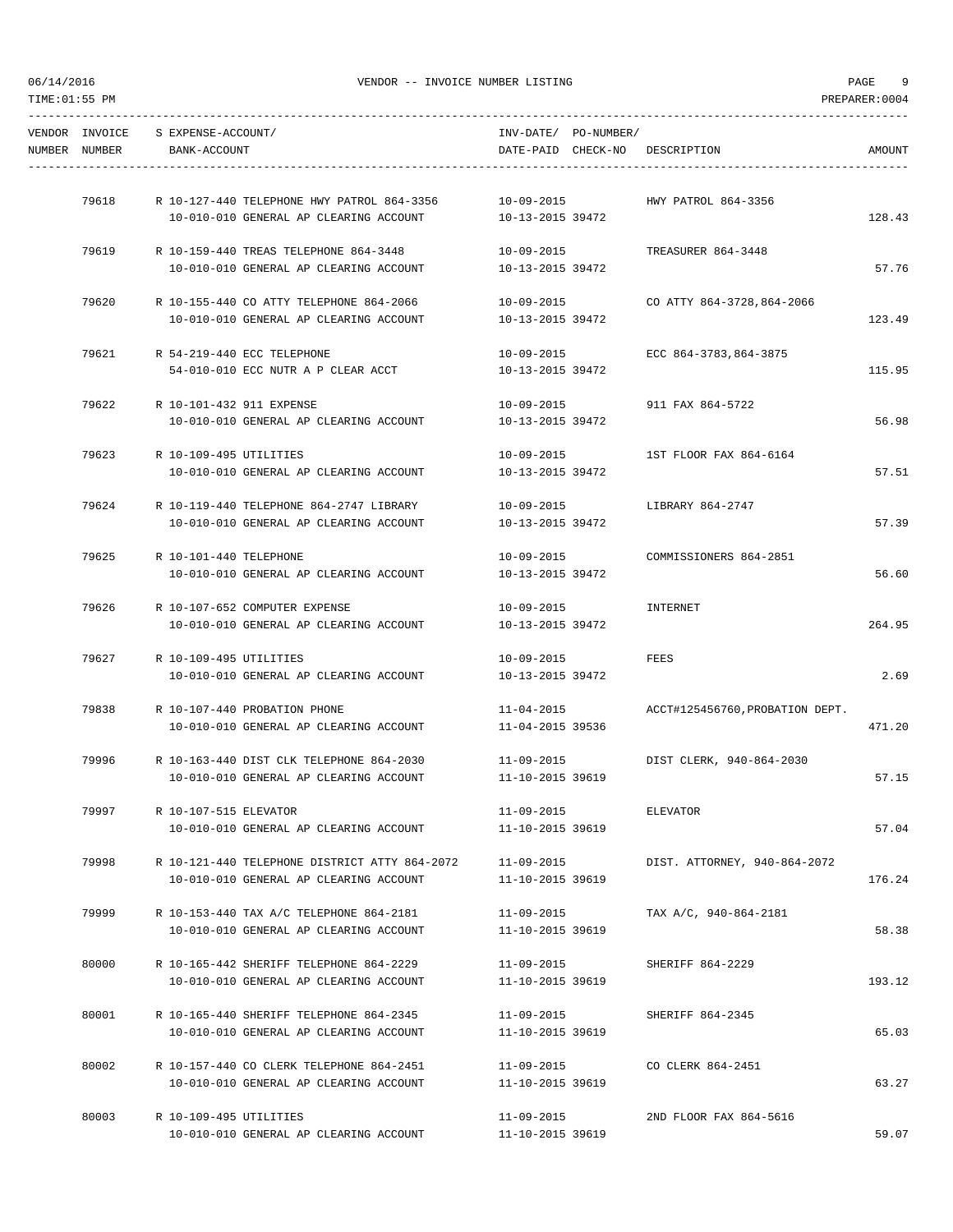| NUMBER NUMBER | VENDOR INVOICE S EXPENSE-ACCOUNT/<br>BANK-ACCOUNT                                       | INV-DATE/ PO-NUMBER/<br>DATE-PAID CHECK-NO DESCRIPTION |                                 | AMOUNT |
|---------------|-----------------------------------------------------------------------------------------|--------------------------------------------------------|---------------------------------|--------|
|               |                                                                                         |                                                        |                                 |        |
| 80004         | R 10-117-440 TELEPHONE EXT OFC 864-2658,864-2546                            11-09-2015  |                                                        | EXT OFC 864-2658,864-2546       |        |
|               | $10-010-010$ GENERAL AP CLEARING ACCOUNT $11-10-2015$ 39619                             |                                                        |                                 | 124.53 |
| 80005         | R 10-120-440 DIST JUDGE TELEPHONE 864-2661                                              | $11 - 09 - 2015$                                       | DIST JUDGE 864-2661             |        |
|               | 10-010-010 GENERAL AP CLEARING ACCOUNT                                                  | 11-10-2015 39619                                       |                                 | 116.87 |
|               | 80006 R 10-101-440 TELEPHONE                                                            | 11-09-2015 CO JUDGE 864-2851                           |                                 |        |
|               | $10-010-010$ GENERAL AP CLEARING ACCOUNT $11-10-2015$ 39619                             |                                                        |                                 | 57.39  |
|               |                                                                                         |                                                        |                                 |        |
|               | 80007 R 10-161-440 J.P. TELEPHONE 864-2903<br>10-010-010 GENERAL AP CLEARING ACCOUNT    | 11-09-2015<br>11-10-2015 39619                         | JUSTICE OF PEACE 864-2903       | 58.59  |
|               |                                                                                         |                                                        |                                 |        |
| 80008         | R 10-127-440 TELEPHONE HWY PATROL 864-3356 11-09-2015                                   |                                                        | HWY PATROL 864-3356             |        |
|               | 10-010-010 GENERAL AP CLEARING ACCOUNT                                                  | 11-10-2015 39619                                       |                                 | 128.62 |
| 80009         | R 10-159-440 TREAS TELEPHONE 864-3448                                                   | 11-09-2015                                             | TREASURER 864-3448              |        |
|               | 10-010-010 GENERAL AP CLEARING ACCOUNT                                                  | 11-10-2015 39619                                       |                                 | 57.47  |
|               | 80010 R 10-155-440 CO ATTY TELEPHONE 864-2066 11-09-2015 CO ATTY 864-3728,864-2066      |                                                        |                                 |        |
|               | 10-010-010 GENERAL AP CLEARING ACCOUNT                                                  | 11-10-2015 39619                                       |                                 | 122.00 |
|               |                                                                                         |                                                        |                                 |        |
| 80011         | R 54-219-440 ECC TELEPHONE                                                              | 11-09-2015                                             | ECC 864-3783,864-3875           |        |
|               | 54-010-010 ECC NUTR A P CLEAR ACCT                                                      | 11-10-2015 39619                                       |                                 | 114.99 |
| 80012         | R 10-101-432 911 EXPENSE                                                                | $11 - 09 - 2015$                                       | 911 FAX 864-5722                |        |
|               | 10-010-010 GENERAL AP CLEARING ACCOUNT                                                  | 11-10-2015 39619                                       |                                 | 57.04  |
| 80013         | R 10-109-495 UTILITIES                                                                  | 11-09-2015                                             | 1ST FLOOR FAX 864-6164          |        |
|               | 10-010-010 GENERAL AP CLEARING ACCOUNT                                                  | 11-10-2015 39619                                       |                                 | 57.94  |
|               |                                                                                         |                                                        |                                 |        |
|               | 80014 R 10-119-440 TELEPHONE 864-2747 LIBRARY<br>10-010-010 GENERAL AP CLEARING ACCOUNT | 11-09-2015 LIBRARY 864-2747<br>11-10-2015 39619        |                                 | 58.75  |
|               |                                                                                         |                                                        |                                 |        |
| 80015         | R 10-101-440 TELEPHONE                                                                  | $11 - 09 - 2015$                                       | COMMISSIONERS 864-2851          |        |
|               | 10-010-010 GENERAL AP CLEARING ACCOUNT                                                  | 11-10-2015 39619                                       |                                 | 57.00  |
| 80016         | R 10-107-652 COMPUTER EXPENSE                                                           | $11 - 09 - 2015$                                       | INTERNET                        |        |
|               | 10-010-010 GENERAL AP CLEARING ACCOUNT                                                  | 11-10-2015 39619                                       |                                 | 249.95 |
| 80017         | R 10-109-495 UTILITIES                                                                  | $11 - 09 - 2015$                                       | FEES                            |        |
|               | 10-010-010 GENERAL AP CLEARING ACCOUNT                                                  | 11-10-2015 39619                                       |                                 | 17.75  |
|               |                                                                                         |                                                        |                                 |        |
| 80187         | R 10-107-440 PROBATION PHONE<br>10-010-010 GENERAL AP CLEARING ACCOUNT                  | 12-07-2015<br>12-08-2015 39730                         | ACCT#125456760, PROBATION DEPT. | 471.20 |
|               |                                                                                         |                                                        |                                 |        |
| 80248         | R 10-163-440 DIST CLK TELEPHONE 864-2030                                                | $12 - 07 - 2015$                                       | DIST CLERK, 940-864-2030        |        |
|               | 10-010-010 GENERAL AP CLEARING ACCOUNT                                                  | 12-08-2015 39729                                       |                                 | 57.36  |
| 80249         | R 10-107-515 ELEVATOR                                                                   | 12-07-2015                                             | ELEVATOR                        |        |
|               | 10-010-010 GENERAL AP CLEARING ACCOUNT                                                  | 12-08-2015 39729                                       |                                 | 56.96  |
| 80250         | R 10-121-440 TELEPHONE DISTRICT ATTY 864-2072                                           | 12-07-2015                                             | DIST. ATTORNEY, 940-864-2072    |        |
|               | 10-010-010 GENERAL AP CLEARING ACCOUNT                                                  | 12-08-2015 39729                                       |                                 | 172.01 |
|               |                                                                                         |                                                        |                                 |        |
| 80251         | R 10-153-440 TAX A/C TELEPHONE 864-2181<br>10-010-010 GENERAL AP CLEARING ACCOUNT       | $12 - 07 - 2015$<br>12-08-2015 39729                   | TAX A/C, 940-864-2181           | 58.58  |
|               |                                                                                         |                                                        |                                 |        |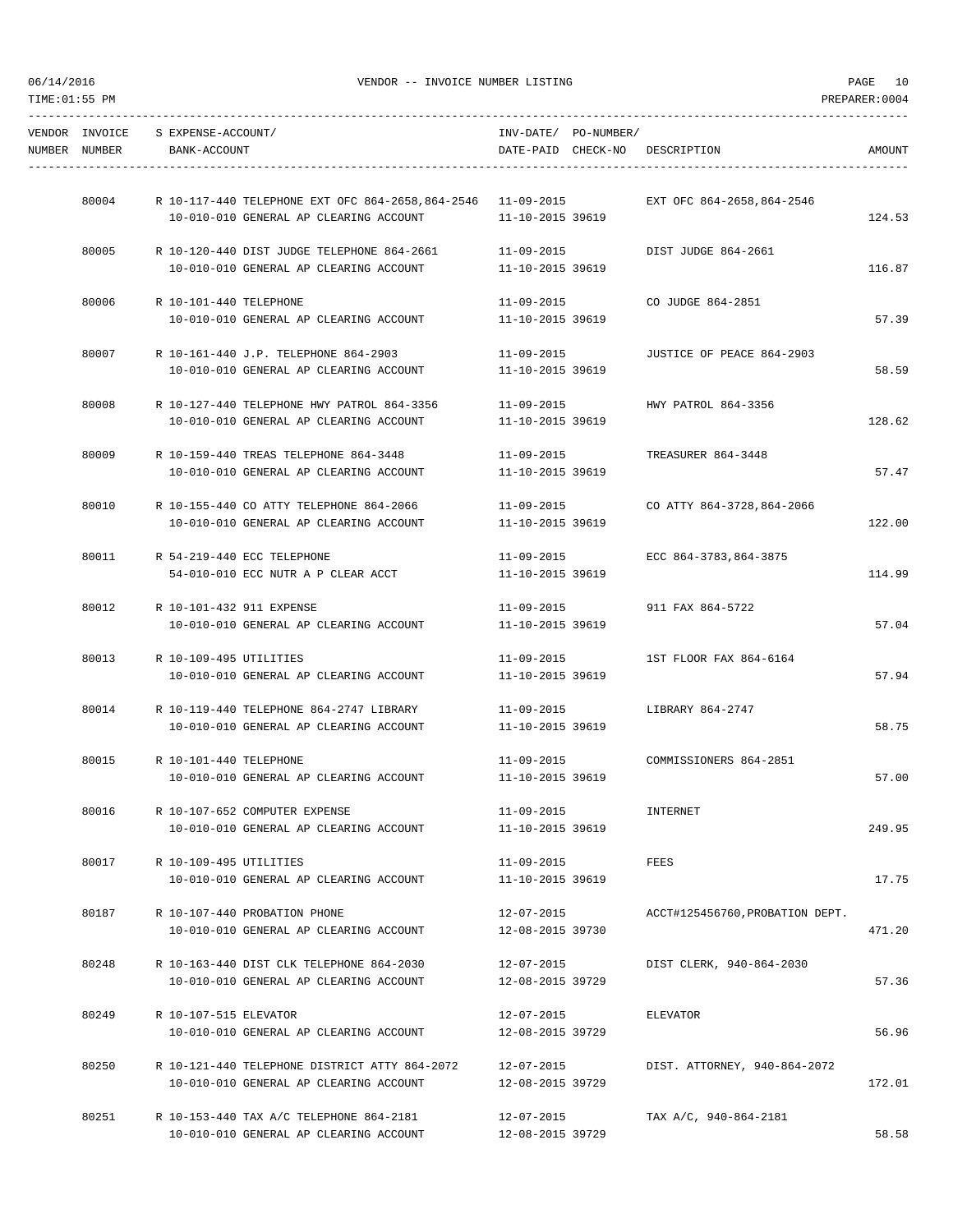| NUMBER NUMBER | VENDOR INVOICE S EXPENSE-ACCOUNT/<br>BANK-ACCOUNT |                                                                                       | INV-DATE/ PO-NUMBER/           | DATE-PAID CHECK-NO DESCRIPTION       | AMOUNT |
|---------------|---------------------------------------------------|---------------------------------------------------------------------------------------|--------------------------------|--------------------------------------|--------|
|               |                                                   |                                                                                       |                                |                                      |        |
|               |                                                   | 80252 R 10-165-442 SHERIFF TELEPHONE 864-2229 12-07-2015 SHERIFF 864-2229             |                                |                                      |        |
|               |                                                   | 10-010-010 GENERAL AP CLEARING ACCOUNT 12-08-2015 39729                               |                                |                                      | 192.91 |
|               |                                                   | 80253 R 10-165-440 SHERIFF TELEPHONE 864-2345                                         | 12-07-2015                     | SHERIFF 864-2345                     |        |
|               |                                                   | 10-010-010 GENERAL AP CLEARING ACCOUNT                                                | 12-08-2015 39729               |                                      | 60.97  |
|               |                                                   |                                                                                       |                                |                                      |        |
|               |                                                   | 80254 R 10-157-440 CO CLERK TELEPHONE 864-2451 12-07-2015 CO CLERK 864-2451           |                                |                                      |        |
|               |                                                   | 10-010-010 GENERAL AP CLEARING ACCOUNT 12-08-2015 39729                               |                                |                                      | 60.25  |
| 80255         | R 10-109-495 UTILITIES                            |                                                                                       | 12-07-2015                     | 2ND FLOOR FAX 864-5616               |        |
|               |                                                   | 10-010-010 GENERAL AP CLEARING ACCOUNT                                                | 12-08-2015 39729               |                                      | 57.72  |
|               |                                                   |                                                                                       |                                |                                      |        |
| 80256         |                                                   | R 10-117-440 TELEPHONE EXT OFC 864-2658,864-2546 12-07-2015 EXT OFC 864-2658,864-2546 |                                |                                      |        |
|               |                                                   | $10-010-010$ GENERAL AP CLEARING ACCOUNT $12-08-2015$ 39729                           |                                |                                      | 126.57 |
| 80257         |                                                   | R 10-120-440 DIST JUDGE TELEPHONE 864-2661                                            | 12-07-2015                     | DIST JUDGE 864-2661                  |        |
|               |                                                   | 10-010-010 GENERAL AP CLEARING ACCOUNT                                                | 12-08-2015 39729               |                                      | 115.37 |
|               |                                                   |                                                                                       |                                |                                      |        |
|               | 80258 R 10-101-440 TELEPHONE                      |                                                                                       |                                | 12-07-2015 CO JUDGE 864-2851         |        |
|               |                                                   | 10-010-010 GENERAL AP CLEARING ACCOUNT                                                | 12-08-2015 39729               |                                      | 57.30  |
| 80259         |                                                   | R 10-161-440 J.P. TELEPHONE 864-2903                                                  |                                | 12-07-2015 JUSTICE OF PEACE 864-2903 |        |
|               |                                                   | 10-010-010 GENERAL AP CLEARING ACCOUNT                                                | 12-08-2015 39729               |                                      | 58.45  |
|               |                                                   |                                                                                       |                                |                                      |        |
| 80260         |                                                   | R 10-127-440 TELEPHONE HWY PATROL 864-3356                                            | $12 - 07 - 2015$               | HWY PATROL 864-3356                  |        |
|               |                                                   | 10-010-010 GENERAL AP CLEARING ACCOUNT                                                | 12-08-2015 39729               |                                      | 119.52 |
|               |                                                   | 80261 R 10-159-440 TREAS TELEPHONE 864-3448                                           | 12-07-2015                     | TREASURER 864-3448                   |        |
|               |                                                   | 10-010-010 GENERAL AP CLEARING ACCOUNT                                                | 12-08-2015 39729               |                                      | 57.97  |
|               |                                                   |                                                                                       |                                |                                      |        |
|               |                                                   | 80262 R 10-155-440 CO ATTY TELEPHONE 864-2066                                         |                                | 12-07-2015 CO ATTY 864-3728,864-2066 |        |
|               |                                                   | 10-010-010 GENERAL AP CLEARING ACCOUNT                                                | 12-08-2015 39729               |                                      | 116.52 |
|               |                                                   | 80263 R 54-219-440 ECC TELEPHONE                                                      |                                | 12-07-2015 ECC 864-3783,864-3875     |        |
|               |                                                   | 54-010-010 ECC NUTR A P CLEAR ACCT                                                    | 12-08-2015 39729               |                                      | 116.68 |
|               |                                                   |                                                                                       |                                |                                      |        |
| 80264         |                                                   | R 10-101-432 911 EXPENSE                                                              | $12 - 07 - 2015$               | 911 FAX 864-5722                     |        |
|               |                                                   | 10-010-010 GENERAL AP CLEARING ACCOUNT                                                | 12-08-2015 39729               |                                      | 57.18  |
| 80265         | R 10-109-495 UTILITIES                            |                                                                                       | $12 - 07 - 2015$               | 1ST FLOOR FAX 864-6164               |        |
|               |                                                   | 10-010-010 GENERAL AP CLEARING ACCOUNT                                                | 12-08-2015 39729               |                                      | 57.72  |
|               |                                                   |                                                                                       |                                |                                      |        |
| 80266         |                                                   | R 10-119-440 TELEPHONE 864-2747 LIBRARY                                               | 12-07-2015                     | LIBRARY 864-2747                     |        |
|               |                                                   | 10-010-010 GENERAL AP CLEARING ACCOUNT                                                | 12-08-2015 39729               |                                      | 58.57  |
| 80267         | R 10-101-440 TELEPHONE                            |                                                                                       | 12-07-2015                     | COMMISSIONERS 864-2851               |        |
|               |                                                   | 10-010-010 GENERAL AP CLEARING ACCOUNT                                                | 12-08-2015 39729               |                                      | 56.96  |
|               |                                                   |                                                                                       |                                |                                      |        |
| 80268         |                                                   | R 10-107-652 COMPUTER EXPENSE                                                         | 12-07-2015                     | INTERNET                             |        |
|               |                                                   | 10-010-010 GENERAL AP CLEARING ACCOUNT                                                | 12-08-2015 39729               |                                      | 264.95 |
|               |                                                   |                                                                                       |                                |                                      |        |
| 80269         | R 10-109-495 UTILITIES                            | 10-010-010 GENERAL AP CLEARING ACCOUNT                                                | 12-07-2015<br>12-08-2015 39729 | FEES                                 | 1.60   |
|               |                                                   |                                                                                       |                                |                                      |        |
| 80571         |                                                   | R 10-107-440 PROBATION PHONE                                                          | $01 - 08 - 2016$               | 940-864-8910, PROBATION DEPT.        |        |
|               |                                                   |                                                                                       |                                |                                      |        |

10-010-010 GENERAL AP CLEARING ACCOUNT 01-12-2016 39847 471.20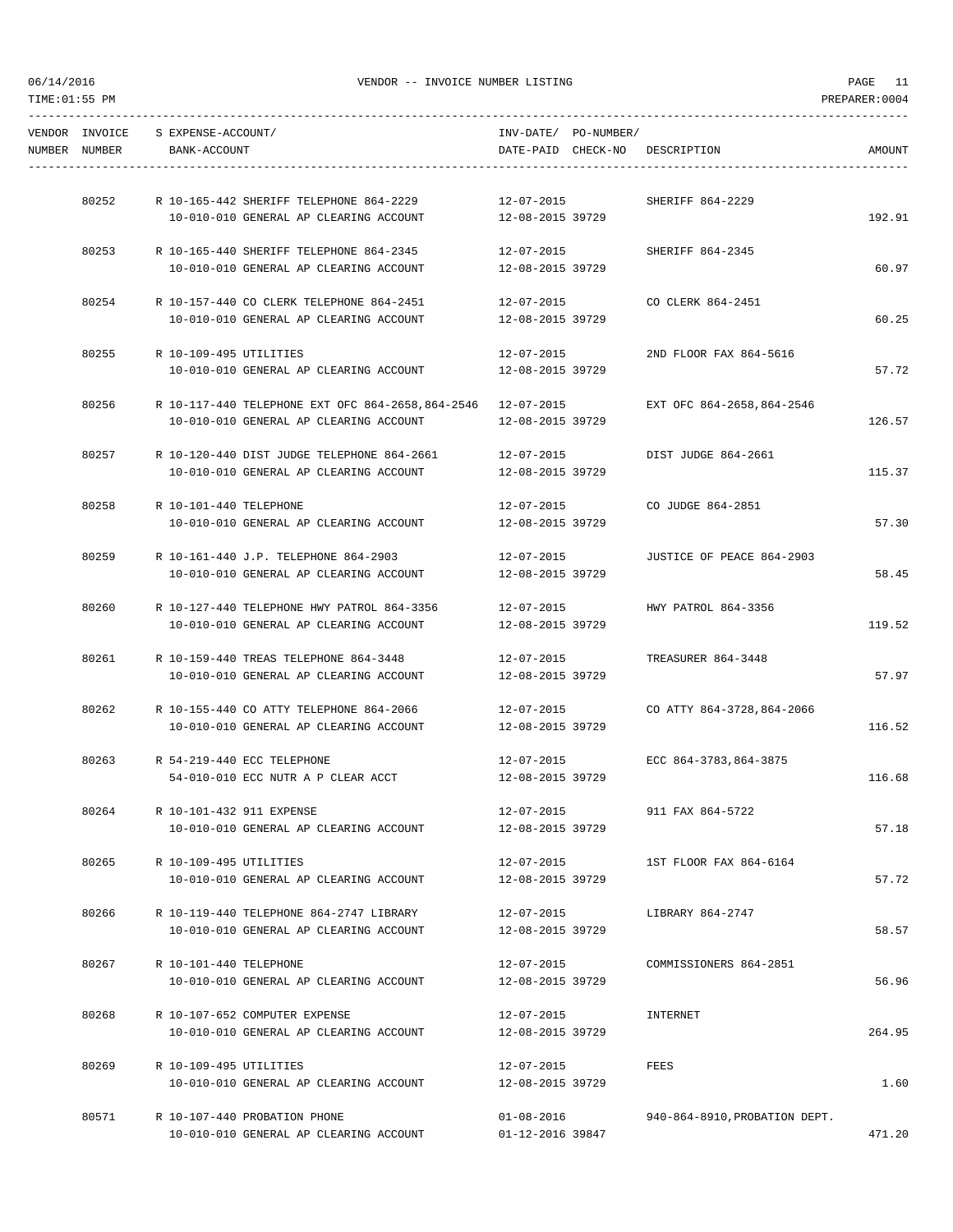| TIME: 01:55 PM |                                 |                                    |                                                  |                  |                      |                                | PREPARER: 0004 |
|----------------|---------------------------------|------------------------------------|--------------------------------------------------|------------------|----------------------|--------------------------------|----------------|
|                | VENDOR INVOICE<br>NUMBER NUMBER | S EXPENSE-ACCOUNT/<br>BANK-ACCOUNT |                                                  |                  | INV-DATE/ PO-NUMBER/ | DATE-PAID CHECK-NO DESCRIPTION | AMOUNT         |
|                |                                 |                                    |                                                  |                  |                      |                                |                |
|                | 80572                           |                                    | R 10-163-440 DIST CLK TELEPHONE 864-2030         | $01 - 08 - 2016$ |                      | DIST CLERK, 940-864-2030       |                |
|                |                                 |                                    | 10-010-010 GENERAL AP CLEARING ACCOUNT           | 01-12-2016 39846 |                      |                                | 62.07          |
|                | 80573                           | R 10-107-515 ELEVATOR              |                                                  | $01 - 08 - 2016$ |                      | ELEVATOR                       |                |
|                |                                 |                                    | 10-010-010 GENERAL AP CLEARING ACCOUNT           | 01-12-2016 39846 |                      |                                | 57.15          |
|                | 80574                           |                                    | R 10-121-440 TELEPHONE DISTRICT ATTY 864-2072    | $01 - 08 - 2016$ |                      | DIST. ATTORNEY, 940-864-2072   |                |
|                |                                 |                                    | 10-010-010 GENERAL AP CLEARING ACCOUNT           | 01-12-2016 39846 |                      |                                | 172.95         |
|                | 80575                           |                                    | R 10-153-440 TAX A/C TELEPHONE 864-2181          | $01 - 08 - 2016$ |                      | TAX A/C, 940-864-2181          |                |
|                |                                 |                                    | 10-010-010 GENERAL AP CLEARING ACCOUNT           | 01-12-2016 39846 |                      |                                | 58.33          |
|                | 80576                           |                                    | R 10-165-442 SHERIFF TELEPHONE 864-2229          | $01 - 08 - 2016$ |                      | SHERIFF 864-2229               |                |
|                |                                 |                                    | 10-010-010 GENERAL AP CLEARING ACCOUNT           | 01-12-2016 39846 |                      |                                | 195.04         |
|                | 80577                           |                                    | R 10-165-440 SHERIFF TELEPHONE 864-2345          | 01-08-2016       |                      | SHERIFF 864-2345               |                |
|                |                                 |                                    | 10-010-010 GENERAL AP CLEARING ACCOUNT           | 01-12-2016 39846 |                      |                                | 61.39          |
|                | 80578                           |                                    | R 10-157-440 CO CLERK TELEPHONE 864-2451         | $01 - 08 - 2016$ |                      | CO CLERK 864-2451              |                |
|                |                                 |                                    | 10-010-010 GENERAL AP CLEARING ACCOUNT           | 01-12-2016 39846 |                      |                                | 58.49          |
|                | 80579                           | R 10-109-495 UTILITIES             |                                                  | $01 - 08 - 2016$ |                      | 2ND FLOOR FAX 864-5616         |                |
|                |                                 |                                    | 10-010-010 GENERAL AP CLEARING ACCOUNT           | 01-12-2016 39846 |                      |                                | 58.73          |
|                | 80580                           |                                    | R 10-117-440 TELEPHONE EXT OFC 864-2658,864-2546 | $01 - 08 - 2016$ |                      | EXT OFC 864-2658,864-2546      |                |
|                |                                 |                                    | 10-010-010 GENERAL AP CLEARING ACCOUNT           | 01-12-2016 39846 |                      |                                | 123.71         |
|                | 80581                           |                                    | R 10-120-440 DIST JUDGE TELEPHONE 864-2661       | $01 - 08 - 2016$ |                      | DIST JUDGE 864-2661            |                |
|                |                                 |                                    | 10-010-010 GENERAL AP CLEARING ACCOUNT           | 01-12-2016 39846 |                      |                                | 116.33         |
|                | 80582                           | R 10-101-440 TELEPHONE             |                                                  | $01 - 08 - 2016$ |                      | CO JUDGE 864-2851              |                |
|                |                                 |                                    | 10-010-010 GENERAL AP CLEARING ACCOUNT           | 01-12-2016 39846 |                      |                                | 57.95          |
|                | 80583                           |                                    | R 10-161-440 J.P. TELEPHONE 864-2903             | $01 - 08 - 2016$ |                      | JUSTICE OF PEACE 864-2903      |                |
|                |                                 |                                    | 10-010-010 GENERAL AP CLEARING ACCOUNT           | 01-12-2016 39846 |                      |                                | 60.35          |
|                | 80584                           |                                    | R 10-127-440 TELEPHONE HWY PATROL 864-3356       | $01 - 08 - 2016$ |                      | HWY PATROL 864-3356            |                |
|                |                                 |                                    | 10-010-010 GENERAL AP CLEARING ACCOUNT           | 01-12-2016 39846 |                      |                                | 126.06         |
|                | 80585                           |                                    | R 10-159-440 TREAS TELEPHONE 864-3448            | $01 - 08 - 2016$ |                      | TREASURER 864-3448             |                |
|                |                                 |                                    | 10-010-010 GENERAL AP CLEARING ACCOUNT           | 01-12-2016 39846 |                      |                                | 58.70          |
|                | 80586                           |                                    | R 10-155-440 CO ATTY TELEPHONE 864-2066          | 01-08-2016       |                      | CO ATTY 864-3728,864-2066      |                |
|                |                                 |                                    | 10-010-010 GENERAL AP CLEARING ACCOUNT           | 01-12-2016 39846 |                      |                                | 118.63         |
|                | 80587                           |                                    | R 54-219-440 ECC TELEPHONE                       | 01-08-2016       |                      | ECC 864-3783.864-3875          |                |
|                |                                 |                                    | 54-010-010 ECC NUTR A P CLEAR ACCT               | 01-12-2016 39846 |                      |                                | 115.10         |
|                | 80588                           | R 10-101-432 911 EXPENSE           |                                                  | $01 - 08 - 2016$ |                      | 911 FAX 864-5722               |                |
|                |                                 |                                    | 10-010-010 GENERAL AP CLEARING ACCOUNT           | 01-12-2016 39846 |                      |                                | 57.22          |
|                | 80589                           | R 10-109-495 UTILITIES             |                                                  | $01 - 08 - 2016$ |                      | 1ST FLOOR FAX 864-6164         |                |
|                |                                 |                                    | 10-010-010 GENERAL AP CLEARING ACCOUNT           | 01-12-2016 39846 |                      |                                | 57.72          |
|                | 80590                           |                                    | R 10-119-440 TELEPHONE 864-2747 LIBRARY          | 01-08-2016       |                      | LIBRARY 864-2747               |                |
|                |                                 |                                    | 10-010-010 GENERAL AP CLEARING ACCOUNT           | 01-12-2016 39846 |                      |                                | 57.44          |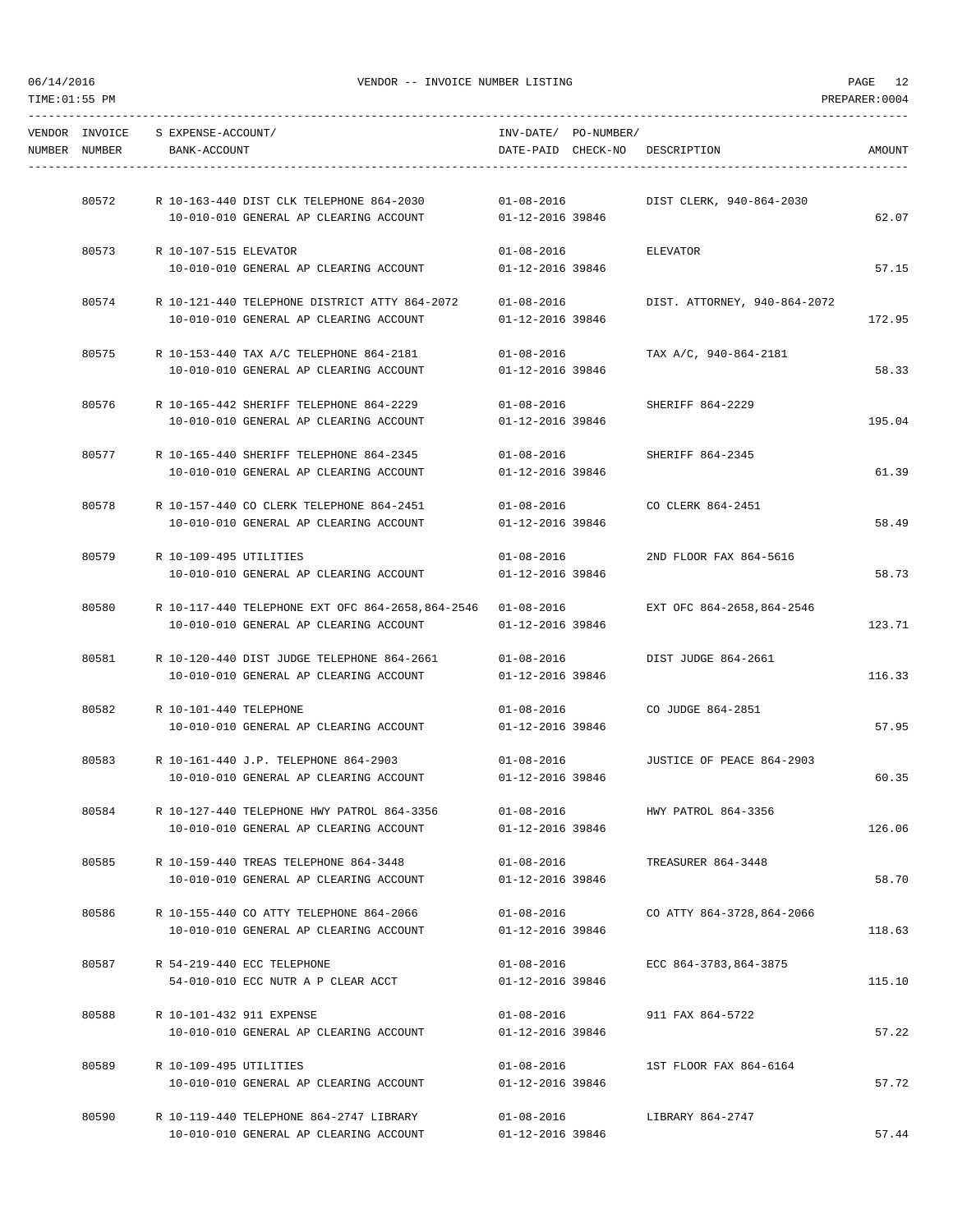|               | VENDOR INVOICE S EXPENSE-ACCOUNT/ |                                                                                         |                                      | INV-DATE/ PO-NUMBER/ |                                       |        |
|---------------|-----------------------------------|-----------------------------------------------------------------------------------------|--------------------------------------|----------------------|---------------------------------------|--------|
| NUMBER NUMBER | BANK-ACCOUNT                      |                                                                                         |                                      |                      | DATE-PAID CHECK-NO DESCRIPTION        | AMOUNT |
|               |                                   |                                                                                         |                                      |                      |                                       |        |
|               | 80591 R 10-101-440 TELEPHONE      |                                                                                         | $01 - 08 - 2016$                     |                      | COMMISSIONERS 864-2851                |        |
|               |                                   | 10-010-010 GENERAL AP CLEARING ACCOUNT 01-12-2016 39846                                 |                                      |                      |                                       | 57.15  |
| 80592         |                                   | R 10-107-652 COMPUTER EXPENSE                                                           | $01 - 08 - 2016$                     |                      | INTERNET                              |        |
|               |                                   | 10-010-010 GENERAL AP CLEARING ACCOUNT                                                  | 01-12-2016 39846                     |                      |                                       | 264.95 |
|               | 80593 R 10-109-495 UTILITIES      |                                                                                         | $01 - 08 - 2016$                     |                      | FEES                                  |        |
|               |                                   | 10-010-010 GENERAL AP CLEARING ACCOUNT                                                  | 01-12-2016 39846                     |                      |                                       | 1.64   |
| 80895         |                                   | R 10-107-440 PROBATION PHONE                                                            | $02 - 05 - 2016$                     |                      | PHONE, PROBATION DEPT.                |        |
|               |                                   | 10-010-010 GENERAL AP CLEARING ACCOUNT                                                  | 02-05-2016 39925                     |                      |                                       | 471.83 |
|               |                                   |                                                                                         |                                      |                      |                                       |        |
| 80926         |                                   | R 10-163-440 DIST CLK TELEPHONE 864-2030                                                | $02 - 08 - 2016$                     |                      | ACCT#126536952,PHONE EXP.             |        |
|               |                                   | 10-010-010 GENERAL AP CLEARING ACCOUNT                                                  | 02-09-2016 39990                     |                      |                                       | 63.40  |
| 80927         | R 10-107-515 ELEVATOR             |                                                                                         | $02 - 08 - 2016$                     |                      | ACCT#126536952,PHONE EXP.             |        |
|               |                                   | 10-010-010 GENERAL AP CLEARING ACCOUNT                                                  | 02-09-2016 39990                     |                      |                                       | 57.15  |
| 80928         |                                   | R 10-121-440 TELEPHONE DISTRICT ATTY 864-2072 02-08-2016 ACCT#126536952, PHONE EXP.     |                                      |                      |                                       |        |
|               |                                   | 10-010-010 GENERAL AP CLEARING ACCOUNT                                                  | 02-09-2016 39990                     |                      |                                       | 175.28 |
|               |                                   |                                                                                         |                                      |                      |                                       |        |
| 80929         |                                   | R 10-153-440 TAX A/C TELEPHONE 864-2181                                                 | $02 - 08 - 2016$                     |                      | ACCT#126536952,PHONE EXP.             |        |
|               |                                   | 10-010-010 GENERAL AP CLEARING ACCOUNT                                                  | 02-09-2016 39990                     |                      |                                       | 58.20  |
| 80930         |                                   | R 10-165-440 SHERIFF TELEPHONE 864-2345                                                 | 02-08-2016                           |                      | ACCT#126536952, PHONE EXP.            |        |
|               |                                   | 10-010-010 GENERAL AP CLEARING ACCOUNT                                                  | 02-09-2016 39990                     |                      |                                       | 193.45 |
|               |                                   |                                                                                         |                                      |                      |                                       |        |
|               |                                   | 80931 R 10-165-442 SHERIFF TELEPHONE 864-2229<br>10-010-010 GENERAL AP CLEARING ACCOUNT | $02 - 08 - 2016$<br>02-09-2016 39990 |                      | ACCT#126536952,PHONE EXP.             | 61.45  |
|               |                                   |                                                                                         |                                      |                      |                                       |        |
|               |                                   | 80932 R 10-157-440 CO CLERK TELEPHONE 864-2451                                          |                                      |                      | 02-08-2016 ACCT#126536952, PHONE EXP. |        |
|               |                                   | 10-010-010 GENERAL AP CLEARING ACCOUNT                                                  | 02-09-2016 39990                     |                      |                                       | 63.44  |
|               | 80933 R 10-109-495 UTILITIES      |                                                                                         |                                      |                      | 02-08-2016 ACCT#126536952, PHONE EXP. |        |
|               |                                   | 10-010-010 GENERAL AP CLEARING ACCOUNT                                                  | $02 - 09 - 2016$ 39990               |                      |                                       | 60.25  |
|               |                                   |                                                                                         |                                      |                      |                                       |        |
| 80934         |                                   | R 10-117-440 TELEPHONE EXT OFC 864-2658, 864-2546 02-08-2016                            |                                      |                      | ACCT#126536952, PHONE EXP.            |        |
|               |                                   | 10-010-010 GENERAL AP CLEARING ACCOUNT                                                  | 02-09-2016 39990                     |                      |                                       | 128.32 |
| 80935         |                                   | R 10-120-440 DIST JUDGE TELEPHONE 864-2661                                              | 02-08-2016                           |                      | ACCT#126536952, PHONE EXP.            |        |
|               |                                   | 10-010-010 GENERAL AP CLEARING ACCOUNT                                                  | 02-09-2016 39990                     |                      |                                       | 118.19 |
| 80936         | R 10-101-440 TELEPHONE            |                                                                                         | $02 - 08 - 2016$                     |                      | ACCT#126536952, PHONE EXP.            |        |
|               |                                   | 10-010-010 GENERAL AP CLEARING ACCOUNT                                                  | 02-09-2016 39990                     |                      |                                       | 59.00  |
|               |                                   |                                                                                         |                                      |                      |                                       |        |
| 80937         |                                   | R 10-161-440 J.P. TELEPHONE 864-2903                                                    | $02 - 08 - 2016$                     |                      | ACCT#126536952, PHONE EXP.            |        |
|               |                                   | 10-010-010 GENERAL AP CLEARING ACCOUNT                                                  | 02-09-2016 39990                     |                      |                                       | 59.52  |
| 80938         |                                   | R 10-127-440 TELEPHONE HWY PATROL 864-3356                                              | 02-08-2016                           |                      | ACCT#126536952, PHONE EXP.            |        |
|               |                                   | 10-010-010 GENERAL AP CLEARING ACCOUNT                                                  | 02-09-2016 39990                     |                      |                                       | 128.54 |
|               |                                   |                                                                                         |                                      |                      |                                       |        |
| 80939         |                                   | R 10-159-440 TREAS TELEPHONE 864-3448<br>10-010-010 GENERAL AP CLEARING ACCOUNT         | $02 - 08 - 2016$<br>02-09-2016 39990 |                      | ACCT#126536952, PHONE EXP.            | 57.86  |
|               |                                   |                                                                                         |                                      |                      |                                       |        |
| 80940         |                                   | R 10-155-440 CO ATTY TELEPHONE 864-2066                                                 | $02 - 08 - 2016$                     |                      | ACCT#126536952, PHONE EXP.            |        |

10-010-010 GENERAL AP CLEARING ACCOUNT 02-09-2016 39990 118.93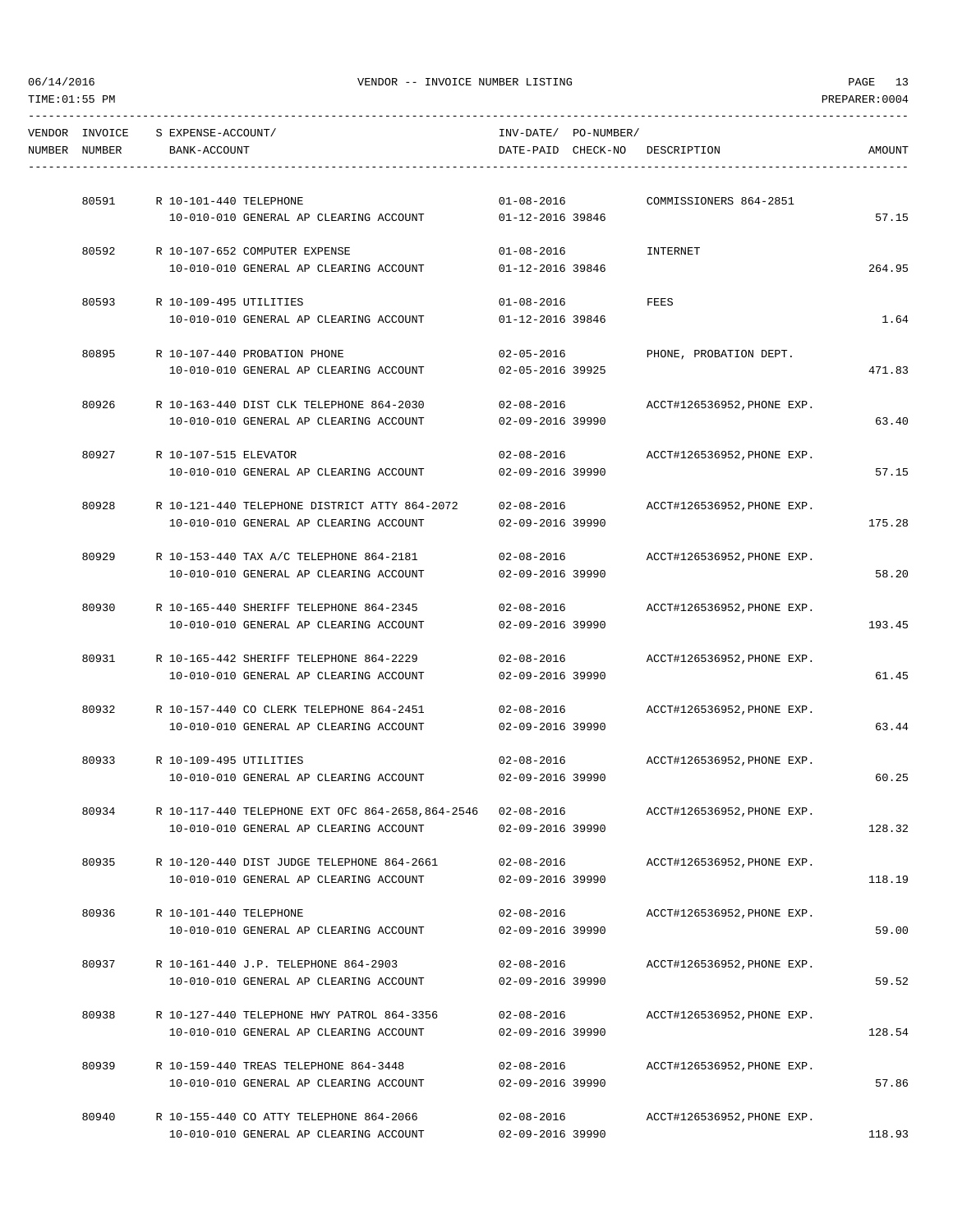|               | VENDOR INVOICE S EXPENSE-ACCOUNT/ |                                                                                         |                                      | INV-DATE/ PO-NUMBER/ |                                  |        |
|---------------|-----------------------------------|-----------------------------------------------------------------------------------------|--------------------------------------|----------------------|----------------------------------|--------|
| NUMBER NUMBER | BANK-ACCOUNT                      |                                                                                         |                                      |                      | DATE-PAID CHECK-NO DESCRIPTION   | AMOUNT |
|               |                                   |                                                                                         |                                      |                      |                                  |        |
|               |                                   |                                                                                         |                                      |                      |                                  |        |
|               |                                   | 80941 R 54-219-440 ECC TELEPHONE                                                        | $02 - 08 - 2016$                     |                      | ACCT#126536952,PHONE EXP.        |        |
|               |                                   | 54-010-010 ECC NUTR A P CLEAR ACCT                                                      | 02-09-2016 39990                     |                      |                                  | 115.05 |
|               | 80942 R 10-101-432 911 EXPENSE    |                                                                                         | $02 - 08 - 2016$                     |                      | ACCT#126536952,PHONE EXP.        |        |
|               |                                   | 10-010-010 GENERAL AP CLEARING ACCOUNT                                                  | 02-09-2016 39990                     |                      |                                  | 57.50  |
|               |                                   |                                                                                         |                                      |                      |                                  |        |
| 80943         | R 10-109-495 UTILITIES            |                                                                                         | $02 - 08 - 2016$                     |                      | ACCT#126536952, PHONE EXP.       |        |
|               |                                   | 10-010-010 GENERAL AP CLEARING ACCOUNT                                                  | 02-09-2016 39990                     |                      |                                  | 57.69  |
|               |                                   | 80944 R 10-119-440 TELEPHONE 864-2747 LIBRARY                                           | $02 - 08 - 2016$                     |                      | ACCT#126536952, PHONE EXP.       |        |
|               |                                   | 10-010-010 GENERAL AP CLEARING ACCOUNT                                                  | 02-09-2016 39990                     |                      |                                  | 57.82  |
|               |                                   |                                                                                         |                                      |                      |                                  |        |
| 80945         | R 10-101-440 TELEPHONE            |                                                                                         | 02-08-2016                           |                      | ACCT#126536952, PHONE EXP.       |        |
|               |                                   | 10-010-010 GENERAL AP CLEARING ACCOUNT                                                  | 02-09-2016 39990                     |                      |                                  | 57.15  |
| 80946         |                                   | R 10-107-652 COMPUTER EXPENSE                                                           | $02 - 08 - 2016$                     |                      | ACCT#126536952,PHONE EXP.        |        |
|               |                                   | 10-010-010 GENERAL AP CLEARING ACCOUNT                                                  | 02-09-2016 39990                     |                      |                                  | 264.95 |
|               |                                   |                                                                                         |                                      |                      |                                  |        |
| 80947         | R 10-109-495 UTILITIES            |                                                                                         | 02-08-2016                           |                      | ACCT#126536952,PHONE EXP.        |        |
|               |                                   | 10-010-010 GENERAL AP CLEARING ACCOUNT                                                  | 02-09-2016 39990                     |                      |                                  | 5.52   |
| 81178         |                                   |                                                                                         | $03 - 03 - 2016$                     |                      | ACCT#125456760, PHONE, PROB DEPT |        |
|               |                                   | R 10-107-440 PROBATION PHONE<br>10-010-010 GENERAL AP CLEARING ACCOUNT                  | 03-08-2016 40105                     |                      |                                  | 471.83 |
|               |                                   |                                                                                         |                                      |                      |                                  |        |
| 81238         |                                   | R 10-163-440 DIST CLK TELEPHONE 864-2030                                                | $03 - 07 - 2016$                     |                      | DIST CLERK, 940-864-2030         |        |
|               |                                   | 10-010-010 GENERAL AP CLEARING ACCOUNT                                                  | 03-08-2016 40104                     |                      |                                  | 61.31  |
| 81239         | R 10-107-515 ELEVATOR             |                                                                                         | 03-07-2016                           |                      | ELEVATOR                         |        |
|               |                                   | 10-010-010 GENERAL AP CLEARING ACCOUNT                                                  | 03-08-2016 40104                     |                      |                                  | 57.16  |
|               |                                   |                                                                                         |                                      |                      |                                  |        |
| 81240         |                                   | R 10-121-440 TELEPHONE DISTRICT ATTY 864-2072                                           | $03 - 07 - 2016$                     |                      | DIST. ATTORNEY, 940-864-2072     |        |
|               |                                   | 10-010-010 GENERAL AP CLEARING ACCOUNT                                                  | 03-08-2016 40104                     |                      |                                  | 173.26 |
|               |                                   |                                                                                         |                                      |                      |                                  |        |
|               |                                   | 81241 R 10-153-440 TAX A/C TELEPHONE 864-2181<br>10-010-010 GENERAL AP CLEARING ACCOUNT | 03-07-2016<br>03-08-2016 40104       |                      | TAX A/C, 940-864-2181            | 57.28  |
|               |                                   |                                                                                         |                                      |                      |                                  |        |
| 81242         |                                   | R 10-165-442 SHERIFF TELEPHONE 864-2229                                                 | $03 - 07 - 2016$                     |                      | SHERIFF 864-2229                 |        |
|               |                                   | 10-010-010 GENERAL AP CLEARING ACCOUNT                                                  | 03-08-2016 40104                     |                      |                                  | 195.07 |
|               |                                   |                                                                                         |                                      |                      |                                  |        |
| 81243         |                                   | R 10-165-440 SHERIFF TELEPHONE 864-2345<br>10-010-010 GENERAL AP CLEARING ACCOUNT       | $03 - 07 - 2016$<br>03-08-2016 40104 |                      | SHERIFF 864-2345                 | 62.21  |
|               |                                   |                                                                                         |                                      |                      |                                  |        |
| 81244         |                                   | R 10-157-440 CO CLERK TELEPHONE 864-2451                                                | 03-07-2016                           |                      | CO CLERK 864-2451                |        |
|               |                                   | 10-010-010 GENERAL AP CLEARING ACCOUNT                                                  | 03-08-2016 40104                     |                      |                                  | 60.02  |
|               |                                   |                                                                                         |                                      |                      |                                  |        |
| 81245         | R 10-109-495 UTILITIES            |                                                                                         | 03-07-2016                           |                      | 2ND FLOOR FAX 864-5616           |        |
|               |                                   | 10-010-010 GENERAL AP CLEARING ACCOUNT                                                  | 03-08-2016 40104                     |                      |                                  | 59.75  |
| 81246         |                                   | R 10-117-440 TELEPHONE EXT OFC 864-2658,864-2546                                        | 03-07-2016                           |                      | EXT OFC 864-2658,864-2546        |        |
|               |                                   | 10-010-010 GENERAL AP CLEARING ACCOUNT                                                  | 03-08-2016 40104                     |                      |                                  | 128.43 |
|               |                                   |                                                                                         |                                      |                      |                                  |        |
| 81247         |                                   | R 10-120-440 DIST JUDGE TELEPHONE 864-2661                                              | 03-07-2016                           |                      | DIST JUDGE 864-2661              |        |
|               |                                   | 10-010-010 GENERAL AP CLEARING ACCOUNT                                                  | 03-08-2016 40104                     |                      |                                  | 118.66 |
| 81248         | R 10-101-440 TELEPHONE            |                                                                                         | $03 - 07 - 2016$                     |                      | CO JUDGE 864-2851                |        |
|               |                                   |                                                                                         |                                      |                      |                                  |        |

10-010-010 GENERAL AP CLEARING ACCOUNT 03-08-2016 40104 58.75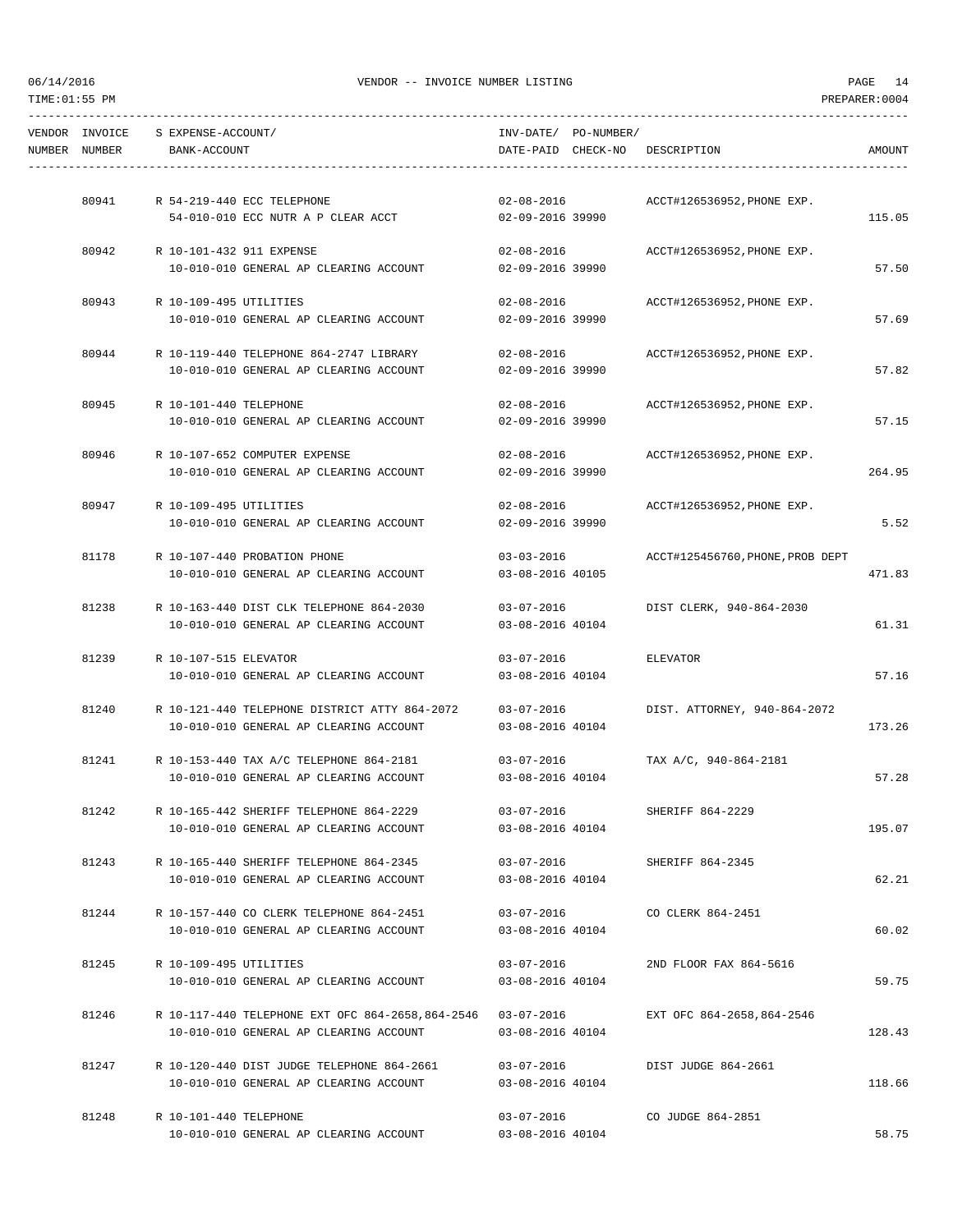|               | VENDOR INVOICE S EXPENSE-ACCOUNT/ |                                                                                    | INV-DATE/ PO-NUMBER/                 |                                   |        |
|---------------|-----------------------------------|------------------------------------------------------------------------------------|--------------------------------------|-----------------------------------|--------|
| NUMBER NUMBER | BANK-ACCOUNT                      |                                                                                    |                                      | DATE-PAID CHECK-NO DESCRIPTION    | AMOUNT |
|               |                                   |                                                                                    |                                      |                                   |        |
|               |                                   | 81249 R 10-161-440 J.P. TELEPHONE 864-2903                                         | $03 - 07 - 2016$                     | JUSTICE OF PEACE 864-2903         |        |
|               |                                   | 10-010-010 GENERAL AP CLEARING ACCOUNT 03-08-2016 40104                            |                                      |                                   | 59.13  |
| 81250         |                                   | R 10-127-440 TELEPHONE HWY PATROL 864-3356                                         | $03 - 07 - 2016$                     | HWY PATROL 864-3356               |        |
|               |                                   | 10-010-010 GENERAL AP CLEARING ACCOUNT                                             | 03-08-2016 40104                     |                                   | 131.23 |
|               |                                   | 81251 R 10-159-440 TREAS TELEPHONE 864-3448                                        |                                      | 03-07-2016 TREASURER 864-3448     |        |
|               |                                   | 10-010-010 GENERAL AP CLEARING ACCOUNT                                             | 03-08-2016 40104                     |                                   | 58.36  |
|               |                                   |                                                                                    |                                      |                                   |        |
|               |                                   | 81252 R 10-155-440 CO ATTY TELEPHONE 864-2066                                      | $03 - 07 - 2016$                     | CO ATTY 864-3728,864-2066         |        |
|               |                                   | 10-010-010 GENERAL AP CLEARING ACCOUNT                                             | 03-08-2016 40104                     |                                   | 117.13 |
|               |                                   | 81253 R 54-219-440 ECC TELEPHONE                                                   |                                      | 03-07-2016 ECC 864-3783,864-3875  |        |
|               |                                   | 54-010-010 ECC NUTR A P CLEAR ACCT                                                 | 03-08-2016 40104                     |                                   | 114.49 |
|               |                                   |                                                                                    |                                      |                                   |        |
|               | 81254 R 10-101-432 911 EXPENSE    |                                                                                    | 03-07-2016                           | 911 FAX 864-5722                  |        |
|               |                                   | 10-010-010 GENERAL AP CLEARING ACCOUNT                                             | 03-08-2016 40104                     |                                   | 57.23  |
|               | 81255 R 10-109-495 UTILITIES      |                                                                                    |                                      | 03-07-2016 1ST FLOOR FAX 864-6164 |        |
|               |                                   | 10-010-010 GENERAL AP CLEARING ACCOUNT                                             | 03-08-2016 40104                     |                                   | 57.37  |
| 81256         |                                   | R 10-119-440 TELEPHONE 864-2747 LIBRARY                                            | $03 - 07 - 2016$                     | LIBRARY 864-2747                  |        |
|               |                                   | 10-010-010 GENERAL AP CLEARING ACCOUNT                                             | 03-08-2016 40104                     |                                   | 58.36  |
|               |                                   |                                                                                    |                                      |                                   |        |
| 81257         | R 10-101-440 TELEPHONE            |                                                                                    | 03-07-2016                           | COMMISSIONERS 864-2851            |        |
|               |                                   | 10-010-010 GENERAL AP CLEARING ACCOUNT                                             | 03-08-2016 40104                     |                                   | 57.15  |
| 81258         |                                   | R 10-107-652 COMPUTER EXPENSE                                                      | 03-07-2016                           | INTERNET                          |        |
|               |                                   | 10-010-010 GENERAL AP CLEARING ACCOUNT                                             | 03-08-2016 40104                     |                                   | 264.95 |
|               |                                   |                                                                                    |                                      |                                   |        |
|               | 81259 R 10-109-495 UTILITIES      |                                                                                    | 03-07-2016                           | FEES                              | 1.97   |
|               |                                   | 10-010-010 GENERAL AP CLEARING ACCOUNT                                             | 03-08-2016 40104                     |                                   |        |
|               |                                   | 81493 R 10-107-440 PROBATION PHONE                                                 |                                      |                                   |        |
|               |                                   | 10-010-010 GENERAL AP CLEARING ACCOUNT                                             | $04 - 12 - 2016$ 40233               |                                   | 471.83 |
| 81539         |                                   | R 10-163-440 DIST CLK TELEPHONE 864-2030                                           | $04 - 11 - 2016$                     | DIST CLERK, 940-864-2030          |        |
|               |                                   | 10-010-010 GENERAL AP CLEARING ACCOUNT                                             | 04-12-2016 40232                     |                                   | 61.43  |
|               |                                   |                                                                                    |                                      |                                   |        |
| 81540         | R 10-107-515 ELEVATOR             |                                                                                    | $04 - 11 - 2016$<br>04-12-2016 40232 | ELEVATOR                          | 57.29  |
|               |                                   | 10-010-010 GENERAL AP CLEARING ACCOUNT                                             |                                      |                                   |        |
| 81541         |                                   | R 10-121-440 TELEPHONE DISTRICT ATTY 864-2072                                      | 04-11-2016                           | DIST. ATTORNEY, 940-864-2072      |        |
|               |                                   | 10-010-010 GENERAL AP CLEARING ACCOUNT                                             | 04-12-2016 40232                     |                                   | 174.13 |
| 81542         |                                   | R 10-153-440 TAX A/C TELEPHONE 864-2181                                            | 04-11-2016                           | TAX A/C, 940-864-2181             |        |
|               |                                   | 10-010-010 GENERAL AP CLEARING ACCOUNT                                             | 04-12-2016 40232                     |                                   | 57.39  |
|               |                                   |                                                                                    |                                      |                                   |        |
| 81543         |                                   | R 10-165-442 SHERIFF TELEPHONE 864-2229                                            | 04-11-2016                           | SHERIFF 864-2229                  |        |
|               |                                   | 10-010-010 GENERAL AP CLEARING ACCOUNT                                             | 04-12-2016 40232                     |                                   | 193.90 |
| 81544         |                                   | R 10-165-440 SHERIFF TELEPHONE 864-2345                                            | $04 - 11 - 2016$                     | SHERIFF 864-2345                  |        |
|               |                                   | 10-010-010 GENERAL AP CLEARING ACCOUNT                                             | 04-12-2016 40232                     |                                   | 60.64  |
|               |                                   |                                                                                    |                                      |                                   |        |
| 81545         |                                   | R 10-157-440 CO CLERK TELEPHONE 864-2451<br>10-010-010 GENERAL AP CLEARING ACCOUNT | $04 - 11 - 2016$<br>04-12-2016 40232 | CO CLERK 864-2451                 | 66.85  |
|               |                                   |                                                                                    |                                      |                                   |        |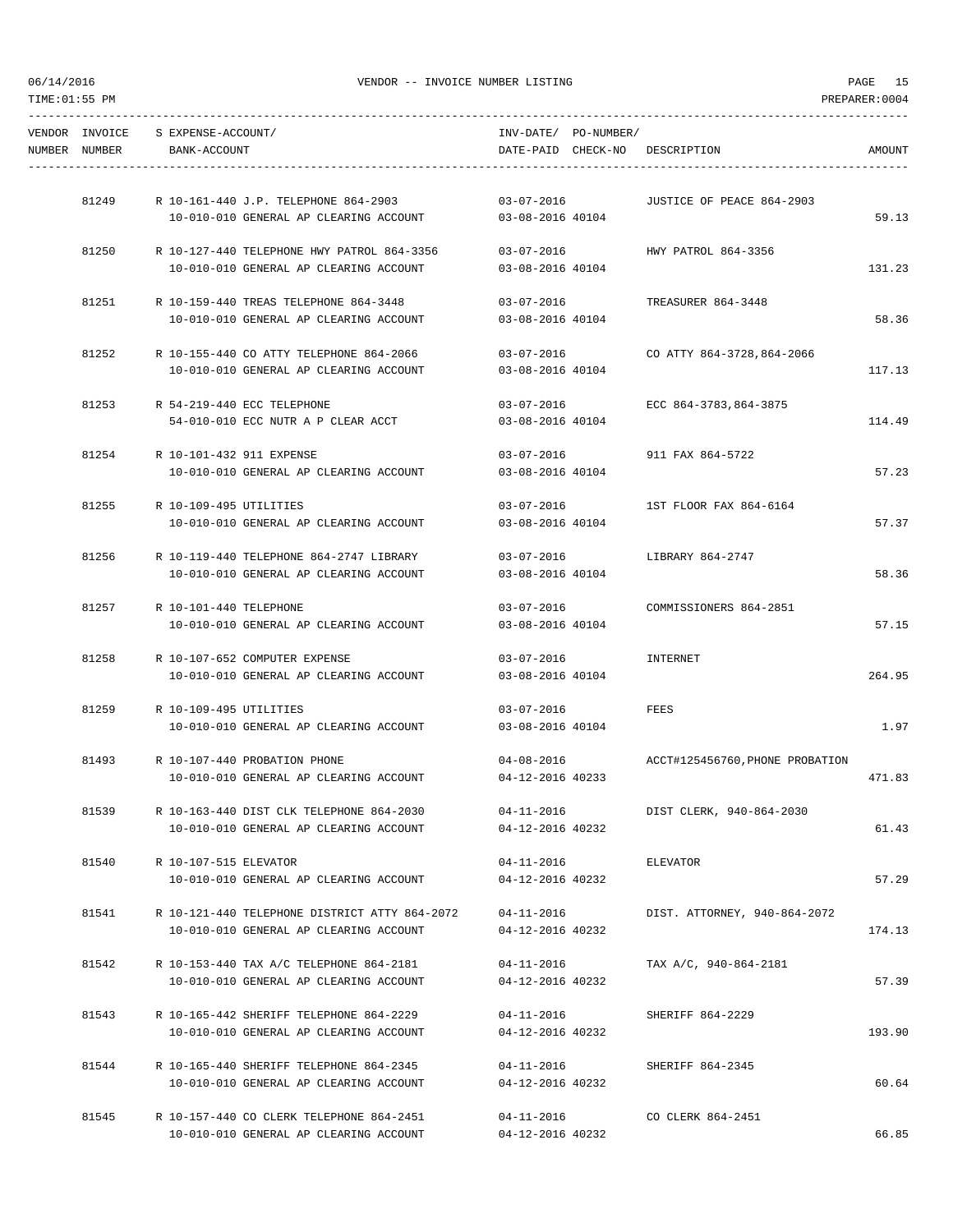| NUMBER NUMBER | VENDOR INVOICE S EXPENSE-ACCOUNT/<br>BANK-ACCOUNT |                                                                                                       | INV-DATE/ PO-NUMBER/                 | DATE-PAID CHECK-NO DESCRIPTION | AMOUNT |
|---------------|---------------------------------------------------|-------------------------------------------------------------------------------------------------------|--------------------------------------|--------------------------------|--------|
|               |                                                   |                                                                                                       |                                      |                                |        |
|               | 81546 R 10-109-495 UTILITIES                      |                                                                                                       | $04 - 11 - 2016$                     | 2ND FLOOR FAX 864-5616         |        |
|               |                                                   | 10-010-010 GENERAL AP CLEARING ACCOUNT 04-12-2016 40232                                               |                                      |                                | 59.91  |
|               |                                                   | 81547 R 10-117-440 TELEPHONE EXT OFC 864-2658,864-2546 04-11-2016                                     |                                      | EXT OFC 864-2658,864-2546      |        |
|               |                                                   | 10-010-010 GENERAL AP CLEARING ACCOUNT                                                                | 04-12-2016 40232                     |                                | 128.07 |
|               |                                                   |                                                                                                       |                                      |                                |        |
|               |                                                   | 81548 R 10-120-440 DIST JUDGE TELEPHONE 864-2661 04-11-2016<br>10-010-010 GENERAL AP CLEARING ACCOUNT | 04-12-2016 40232                     | DIST JUDGE 864-2661            | 119.48 |
|               |                                                   |                                                                                                       |                                      |                                |        |
| 81549         | R 10-101-440 TELEPHONE                            |                                                                                                       | $04 - 11 - 2016$                     | CO JUDGE 864-2851              |        |
|               |                                                   | 10-010-010 GENERAL AP CLEARING ACCOUNT                                                                | 04-12-2016 40232                     |                                | 58.15  |
|               |                                                   | 81550 R 10-161-440 J.P. TELEPHONE 864-2903                                                            | $04 - 11 - 2016$                     | JUSTICE OF PEACE 864-2903      |        |
|               |                                                   | 10-010-010 GENERAL AP CLEARING ACCOUNT                                                                | 04-12-2016 40232                     |                                | 60.45  |
|               |                                                   |                                                                                                       |                                      |                                |        |
|               |                                                   | 81551 R 10-127-440 TELEPHONE HWY PATROL 864-3356                                                      | $04 - 11 - 2016$                     | HWY PATROL 864-3356            |        |
|               |                                                   | 10-010-010 GENERAL AP CLEARING ACCOUNT                                                                | 04-12-2016 40232                     |                                | 124.25 |
|               |                                                   | 81552 R 10-159-440 TREAS TELEPHONE 864-3448                                                           |                                      | 04-11-2016 TREASURER 864-3448  |        |
|               |                                                   | 10-010-010 GENERAL AP CLEARING ACCOUNT                                                                | 04-12-2016 40232                     |                                | 58.67  |
|               |                                                   |                                                                                                       |                                      |                                |        |
|               |                                                   | 81553 R 10-155-440 CO ATTY TELEPHONE 864-2066<br>10-010-010 GENERAL AP CLEARING ACCOUNT               | $04 - 11 - 2016$<br>04-12-2016 40232 | CO ATTY 864-3728,864-2066      | 118.53 |
|               |                                                   |                                                                                                       |                                      |                                |        |
|               | 81554 R 54-219-440 ECC TELEPHONE                  |                                                                                                       | $04 - 11 - 2016$                     | ECC 864-3783,864-3875          |        |
|               |                                                   | 54-010-010 ECC NUTR A P CLEAR ACCT                                                                    | 04-12-2016 40232                     |                                | 114.96 |
|               | 81555 R 10-101-432 911 EXPENSE                    |                                                                                                       | $04 - 11 - 2016$                     | 911 FAX 864-5722               |        |
|               |                                                   | 10-010-010 GENERAL AP CLEARING ACCOUNT                                                                | 04-12-2016 40232                     |                                | 57.36  |
|               |                                                   |                                                                                                       |                                      |                                |        |
|               | 81556 R 10-109-495 UTILITIES                      | 10-010-010 GENERAL AP CLEARING ACCOUNT                                                                | $04 - 11 - 2016$<br>04-12-2016 40232 | 1ST FLOOR FAX 864-6164         | 58.49  |
|               |                                                   |                                                                                                       |                                      |                                |        |
|               |                                                   | 81557 R 10-119-440 TELEPHONE 864-2747 LIBRARY                                                         |                                      | 04-11-2016 LIBRARY 864-2747    |        |
|               |                                                   | 10-010-010 GENERAL AP CLEARING ACCOUNT                                                                | 04-12-2016 40232                     |                                | 58.00  |
| 81558         |                                                   |                                                                                                       | $04 - 11 - 2016$                     |                                |        |
|               | R 10-101-440 TELEPHONE                            | 10-010-010 GENERAL AP CLEARING ACCOUNT                                                                | 04-12-2016 40232                     | COMMISSIONERS 864-2851         | 57.29  |
|               |                                                   |                                                                                                       |                                      |                                |        |
| 81559         | R 10-107-652 COMPUTER EXPENSE                     |                                                                                                       | $04 - 11 - 2016$                     | INTERNET                       |        |
|               |                                                   | 10-010-010 GENERAL AP CLEARING ACCOUNT                                                                | 04-12-2016 40232                     |                                | 264.95 |
| 81560         | R 10-109-495 UTILITIES                            |                                                                                                       | $04 - 11 - 2016$                     | FEES                           |        |
|               |                                                   | 10-010-010 GENERAL AP CLEARING ACCOUNT                                                                | 04-12-2016 40232                     |                                | 2.88   |
|               |                                                   |                                                                                                       |                                      |                                |        |
| 81908         |                                                   | R 10-163-440 DIST CLK TELEPHONE 864-2030<br>10-010-010 GENERAL AP CLEARING ACCOUNT                    | $05 - 09 - 2016$<br>05-10-2016 40379 | DIST CLERK, 940-864-2030       | 68.05  |
|               |                                                   |                                                                                                       |                                      |                                |        |
| 81909         | R 10-107-515 ELEVATOR                             |                                                                                                       | $05 - 09 - 2016$                     | ELEVATOR                       |        |
|               |                                                   | 10-010-010 GENERAL AP CLEARING ACCOUNT                                                                | 05-10-2016 40379                     |                                | 57.30  |
| 81910         |                                                   | R 10-121-440 TELEPHONE DISTRICT ATTY 864-2072                                                         | $05 - 09 - 2016$                     | DIST. ATTORNEY, 940-864-2072   |        |
|               |                                                   | 10-010-010 GENERAL AP CLEARING ACCOUNT                                                                | 05-10-2016 40379                     |                                | 175.12 |
|               |                                                   |                                                                                                       |                                      |                                |        |
| 81911         |                                                   | R 10-153-440 TAX A/C TELEPHONE 864-2181                                                               | $05 - 09 - 2016$                     | TAX A/C, 940-864-2181          |        |
|               |                                                   | 10-010-010 GENERAL AP CLEARING ACCOUNT                                                                | 05-10-2016 40379                     |                                | 58.86  |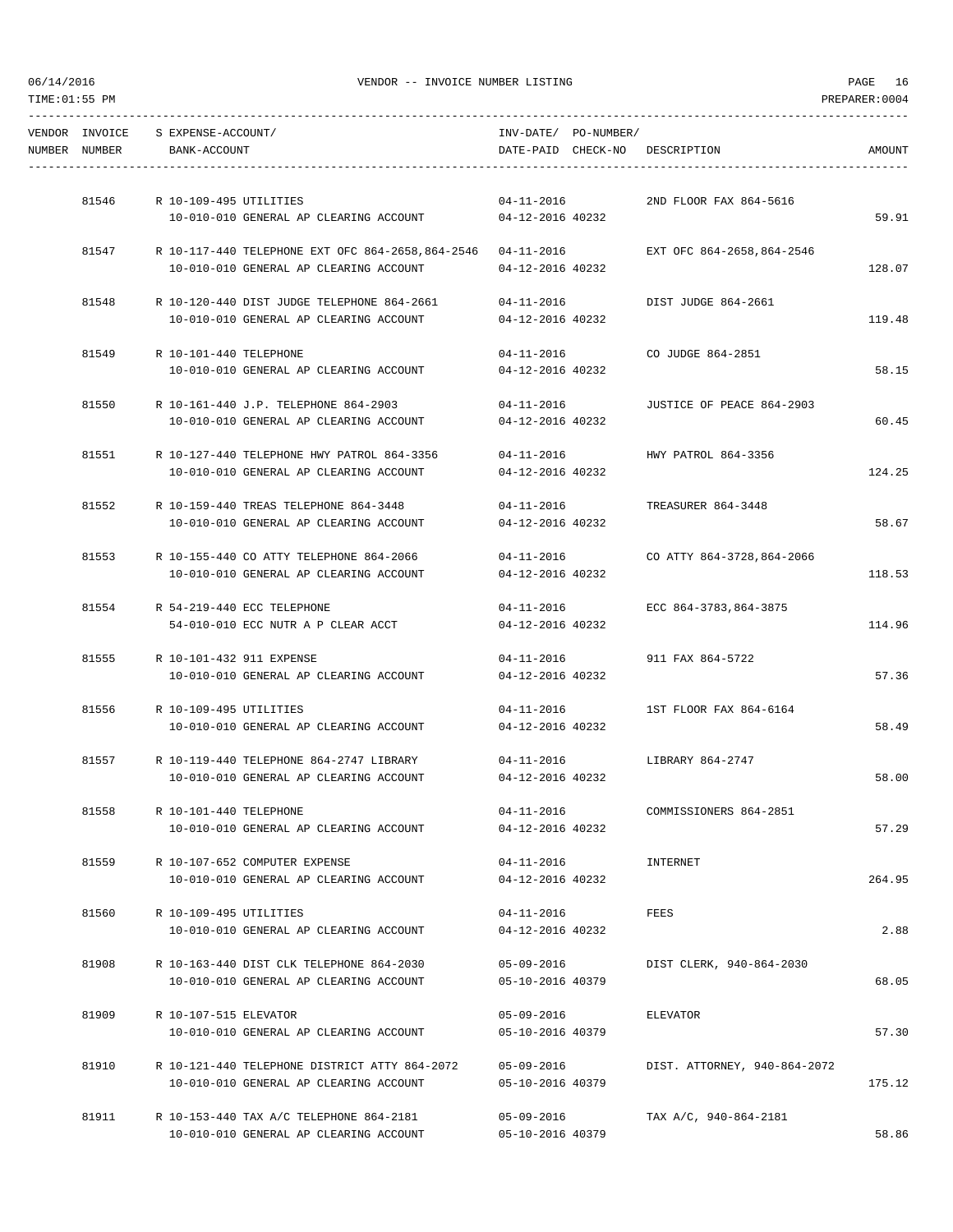| NUMBER NUMBER | VENDOR INVOICE S EXPENSE-ACCOUNT/<br>BANK-ACCOUNT                                    | INV-DATE/ PO-NUMBER/<br>DATE-PAID CHECK-NO DESCRIPTION |                                      | AMOUNT      |
|---------------|--------------------------------------------------------------------------------------|--------------------------------------------------------|--------------------------------------|-------------|
|               |                                                                                      |                                                        |                                      |             |
|               | 81912 R 10-165-442 SHERIFF TELEPHONE 864-2229 05-09-2016 SHERIFF 864-2229            |                                                        |                                      |             |
|               | 10-010-010 GENERAL AP CLEARING ACCOUNT 05-10-2016 40379                              |                                                        |                                      | 193.90      |
|               | 81913 R 10-165-440 SHERIFF TELEPHONE 864-2345                                        | $05 - 09 - 2016$                                       | SHERIFF 864-2345                     |             |
|               | 10-010-010 GENERAL AP CLEARING ACCOUNT                                               | 05-10-2016 40379                                       |                                      | 61.28       |
|               | 81914 R 10-157-440 CO CLERK TELEPHONE 864-2451                                       |                                                        | 05-09-2016 CO CLERK 864-2451         |             |
|               | 10-010-010 GENERAL AP CLEARING ACCOUNT                                               | 05-10-2016 40379                                       |                                      | 62.53       |
|               |                                                                                      |                                                        |                                      |             |
| 81915         | R 10-109-495 UTILITIES<br>10-010-010 GENERAL AP CLEARING ACCOUNT                     | $05 - 09 - 2016$<br>05-10-2016 40379                   | 2ND FLOOR FAX 864-5616               | 58.43       |
|               |                                                                                      |                                                        |                                      |             |
|               | 81916 R 10-117-440 TELEPHONE EXT OFC 864-2658,864-2546 05-09-2016                    |                                                        | EXT OFC 864-2658,864-2546            |             |
|               | 10-010-010 GENERAL AP CLEARING ACCOUNT                                               | 05-10-2016 40379                                       |                                      | 129.99      |
|               | 81917 R 10-120-440 DIST JUDGE TELEPHONE 864-2661                                     | 05-09-2016                                             | DIST JUDGE 864-2661                  |             |
|               | 10-010-010 GENERAL AP CLEARING ACCOUNT                                               | 05-10-2016 40379                                       |                                      | 118.82      |
|               | 81918 R 10-101-440 TELEPHONE                                                         |                                                        | 05-09-2016 CO JUDGE 864-2851         |             |
|               | 10-010-010 GENERAL AP CLEARING ACCOUNT                                               | 05-10-2016 40379                                       |                                      | 57.30       |
| 81919         | R 10-161-440 J.P. TELEPHONE 864-2903                                                 |                                                        |                                      |             |
|               | 10-010-010 GENERAL AP CLEARING ACCOUNT                                               | $05 - 09 - 2016$<br>05-10-2016 40379                   | JUSTICE OF PEACE 864-2903            | 59.13       |
|               |                                                                                      |                                                        |                                      |             |
| 81920         | R 10-127-440 TELEPHONE HWY PATROL 864-3356<br>10-010-010 GENERAL AP CLEARING ACCOUNT | 05-09-2016<br>05-10-2016 40379                         | HWY PATROL 864-3356                  | 127.69      |
|               |                                                                                      |                                                        |                                      |             |
|               | 81921 R 10-159-440 TREAS TELEPHONE 864-3448                                          | $05 - 09 - 2016$                                       | TREASURER 864-3448                   |             |
|               | 10-010-010 GENERAL AP CLEARING ACCOUNT                                               | 05-10-2016 40379                                       |                                      | 58.13       |
|               | 81922 R 10-155-440 CO ATTY TELEPHONE 864-2066                                        |                                                        | 05-09-2016 CO ATTY 864-3728,864-2066 |             |
|               | 10-010-010 GENERAL AP CLEARING ACCOUNT                                               | 05-10-2016 40379                                       |                                      | 119.45      |
|               | 81923 R 54-219-440 ECC TELEPHONE                                                     |                                                        | 05-09-2016 ECC 864-3783,864-3875     |             |
|               | 54-010-010 ECC NUTR A P CLEAR ACCT                                                   | 05-10-2016 40379                                       |                                      | 119.28      |
|               | R 10-101-432 911 EXPENSE                                                             |                                                        |                                      |             |
| 81924         | 10-010-010 GENERAL AP CLEARING ACCOUNT                                               | $05 - 09 - 2016$<br>05-10-2016 40379                   | 911 FAX 864-5722                     | 57.37       |
|               |                                                                                      |                                                        |                                      |             |
| 81925         | R 10-109-495 UTILITIES<br>10-010-010 GENERAL AP CLEARING ACCOUNT                     | $05 - 09 - 2016$<br>05-10-2016 40379                   | 1ST FLOOR FAX 864-6164               | 57.85       |
|               |                                                                                      |                                                        |                                      |             |
| 81926         | R 10-119-440 TELEPHONE 864-2747 LIBRARY                                              | $05 - 09 - 2016$                                       | LIBRARY 864-2747                     |             |
|               | 10-010-010 GENERAL AP CLEARING ACCOUNT                                               | 05-10-2016 40379                                       |                                      | 61.68       |
| 81927         | R 10-101-440 TELEPHONE                                                               | 05-09-2016                                             | COMMISSIONERS 864-2851               |             |
|               | 10-010-010 GENERAL AP CLEARING ACCOUNT                                               | 05-10-2016 40379                                       |                                      | 57.29       |
| 81928         | R 10-107-652 COMPUTER EXPENSE                                                        | $05 - 09 - 2016$                                       | INTERNET                             |             |
|               | 10-010-010 GENERAL AP CLEARING ACCOUNT                                               | 05-10-2016 40379                                       |                                      | 264.95      |
|               |                                                                                      |                                                        |                                      |             |
| 81929         | R 10-109-495 UTILITIES<br>10-010-010 GENERAL AP CLEARING ACCOUNT                     | $05 - 09 - 2016$<br>05-10-2016 40379                   | FEES                                 | 2.83        |
|               |                                                                                      |                                                        |                                      |             |
|               |                                                                                      | Invoice Count - 321                                    | Total of Invoices -                  | 34, 124. 19 |